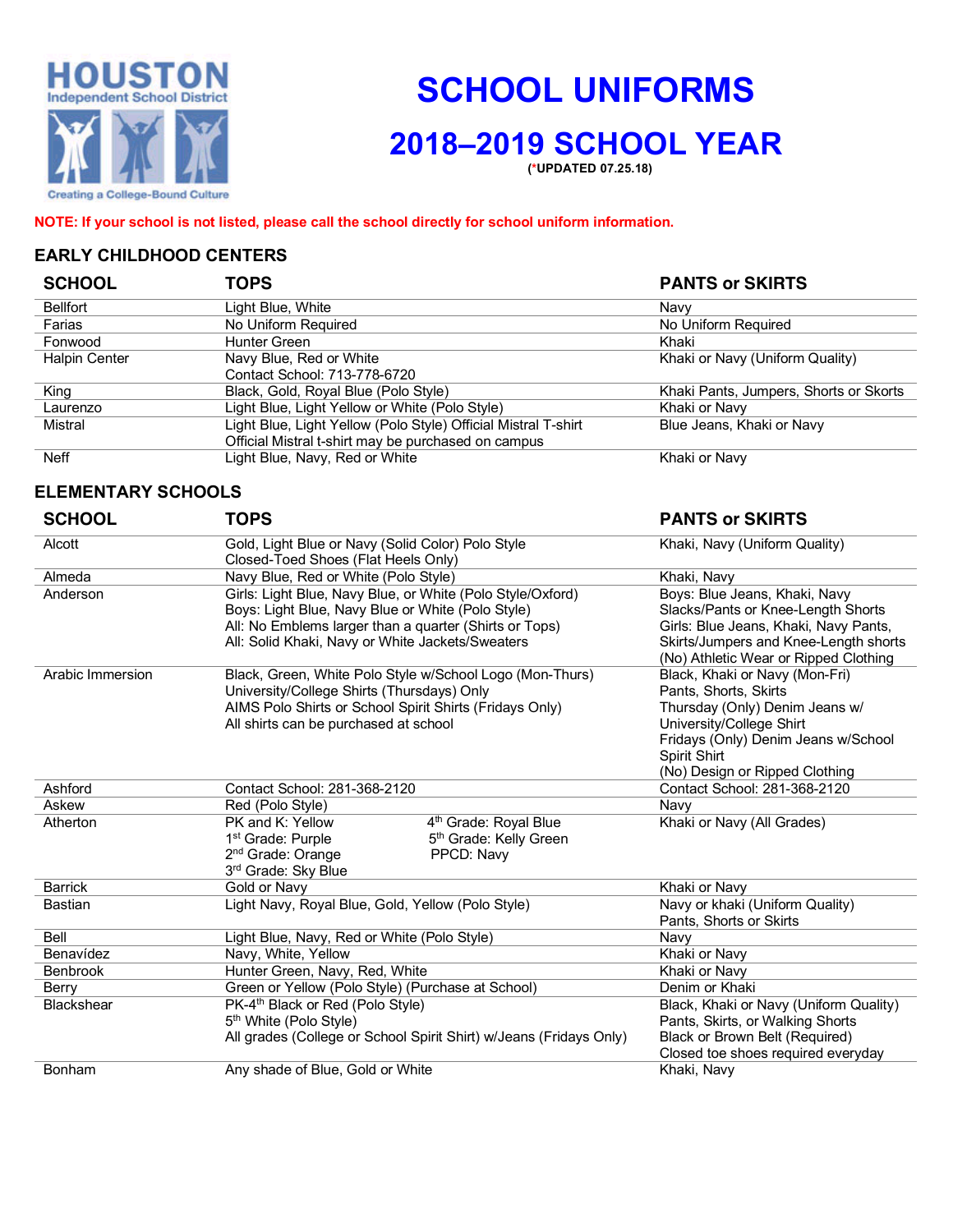| <b>Bonner</b>      | Pre-K/Kinder (Yellow) Polo Style                                                        | Khaki or Navy                                                    |
|--------------------|-----------------------------------------------------------------------------------------|------------------------------------------------------------------|
|                    | 1 <sup>st</sup> and 2 <sup>nd</sup> (Navy) Polo Style                                   |                                                                  |
|                    | 3rd and 4 <sup>th</sup> (Hunter Green) Polo Style                                       |                                                                  |
|                    | 5 <sup>th</sup> (Maroon) Polo Style                                                     |                                                                  |
| Braeburn           | Uniform preferred but not required                                                      | Denim or Navy                                                    |
|                    | Navy or White (Polo Style)                                                              | Pants, Shorts or Skirts                                          |
| <b>Briargrove</b>  | Black, Gray, Green, Navy, Red, White or Yellow<br>Button-down, Polo-style or Turtleneck | Khaki, Navy, School Plaid                                        |
| <b>Briscoe</b>     | PK-5 <sup>th</sup> Grades: Maroon or White (Polo Style)                                 | PK-5 <sup>th</sup> Grades: Khaki or Navy                         |
| <b>Brookline</b>   | Black, Forest/Hunter/Kelly Green or White (Polo Style)                                  | Black, Khaki or Navy (Uniform Quality)                           |
|                    | School Spirit Shirt or College/University Shirt (Fridays Only)                          | Denim (Fridays Only)                                             |
|                    | Solid-Colored Sweatshirts/Hoodies                                                       | (No) Design or Ripped Clothing                                   |
|                    | (No) Designs, No Ripped Clothing                                                        |                                                                  |
| <b>Browning</b>    | Hunter Green or Navy Blue (Polo Style or T-Shirt)                                       | Denim, Khaki or Navy                                             |
|                    | School Spirit T-shirt                                                                   |                                                                  |
| <b>Bruce</b>       | Dark/Light Blue, White or Yellow (Polo Style) Only                                      | Black, Khaki, Navy                                               |
|                    |                                                                                         | (Only) Jumpers, Pants or Skirts                                  |
|                    |                                                                                         | (All) Uniform Quality                                            |
| <b>Burbank</b>     | Royal Blue or Yellow w/School Logo (Purchase at School)                                 | Navy or Black Denim Jeans                                        |
|                    |                                                                                         | Navy or Khaki Pants (Uniform Quality)                            |
|                    |                                                                                         | Black, Khaki or Navy Shorts to the knee                          |
|                    |                                                                                         | Khaki or Navy Skirts to the knee                                 |
| <b>Burnet</b>      | Gold, Royal Blue or White (Polo Style)                                                  | Khaki or Navy Blue                                               |
| <b>Burrus</b>      | Navy, White, Yellow (Polo Style)                                                        | Khaki or Navy                                                    |
| <b>Bush</b>        | Navy, Red, White (Polo Style)                                                           | Khaki or Navy                                                    |
| Cage               | Dark Red w/School Logo (Polo Style)                                                     | Navy                                                             |
|                    |                                                                                         |                                                                  |
| Carrillo           | Light Blue, Navy Blue or White (Polo Style) School Spirit Shirt                         | Navy (Uniform Quality) or Blue Jeans                             |
|                    |                                                                                         | Belt Required (No) Baggy, Designed or                            |
|                    |                                                                                         | <b>Ripped Clothing</b>                                           |
| Codwell            | PK-2 <sup>nd</sup> Grades: Gold (Polo Style w/School Logo)                              | Khaki                                                            |
|                    | 3rd-5th Grades: Royal Blue (Polo Style w/School Logo)<br>(Purchase at School)           | Pants, Shorts or Skirts                                          |
| Condit             | No Uniform Required                                                                     | No Uniform Required                                              |
| Cook               | Black or Red (Oxford or Polo Style)                                                     | Black or Khaki (Uniform Quality)                                 |
|                    | School Spirit T-Shirt (Fridays Only)                                                    |                                                                  |
|                    |                                                                                         |                                                                  |
|                    |                                                                                         |                                                                  |
| Coop               | Gray, Light Yellow, Navy or White (Polo Style) w/white undershirt                       | Blue Jean (Pants, Shorts or Skirts)                              |
|                    |                                                                                         | Knee Length with belt                                            |
|                    |                                                                                         | (No) Designs or Ripped Clothing                                  |
| Cornelius          | Navy, Red, White (Polo Style)                                                           | Khaki or Navy<br>Black, Khaki or Navy                            |
| Crespo<br>Crockett | Burgundy, Navy, Red, or Royal Blue (Polo Style)                                         |                                                                  |
|                    | Crockett (Golden Yellow) or (Navy Blue) Embroidered Polo Style                          | Navy (Dress, Pants, Shorts or Skirts)                            |
|                    | School Spirit T-Shirt (All Available at School)<br>Wednesday (only) any College T-shirt | Uniform Style and Quality (only)<br>Denim Pants (only) no shorts |
|                    |                                                                                         | (No) Design or Ripped Clothing                                   |
| Cunningham         | Light Blue, White, Light Yellow                                                         | Navy (Uniform Quality)                                           |
| Daily              | Contact School: 281-368-2111                                                            |                                                                  |
| Davila             | Navy or White (Polo Style)                                                              | Khaki or Navy (Uniform Quality)                                  |
| DeAnda             | Light Blue or White (Polo Style)                                                        | Khaki or Navy (Uniform Quality)                                  |
|                    |                                                                                         | Capris, Shorts, Skorts                                           |
| De Chaumes         | Hunter Green, White (Polo Style)                                                        | Denim, Khaki or Navy                                             |
| De Zavala          | Hunter Green or White Shirts                                                            | Blue Jean Denim or Khaki                                         |
| Dogan              | Light Blue or Navy (Polo Style)                                                         | Khaki or Navy                                                    |
| Durham             | Navy, Red, White (Polo Style) or Durham Polo                                            | Khaki or Navy (Uniform Quality)                                  |
|                    | Friday only (College or University t-shirt)                                             |                                                                  |
| Durkee             | No Uniform Required                                                                     | No Uniform Required                                              |
| Eliot              | Royal Blue (Polo Style w/School Logo)                                                   | Khaki (Uniform Quality)                                          |
| Elmore             | K-4 <sup>th</sup> Grades: Navy or Maroon (Polo Style)                                   | Khaki or Navy (Uniform Quality) Pants                            |
|                    | 5th Grade: White Shirt (Long or Short) Sleeved Oxford with Clip-On                      |                                                                  |
|                    | Tie-Boys and Cross Tie-Girls                                                            |                                                                  |
| Elrod              | Red Uniform Polo Style Shirt (Mondays-Thursdays)                                        | Navy (Uniform Quality)                                           |
|                    | Fridays Only (School Spirit, College/University Shirts)                                 | Friday Only (Blue Jeans)                                         |
|                    | Red or Blue Jackets                                                                     | (No) Baggy, Design or Ripped Clothing                            |
| Emerson            | Solid Navy (Polo Style) (Mondays-Thursdays)<br>Emerson Spirit Shirts (Fridays Only)     | Khaki (Uniform Quality)<br>Blue Jeans (No) Ripped Clothing       |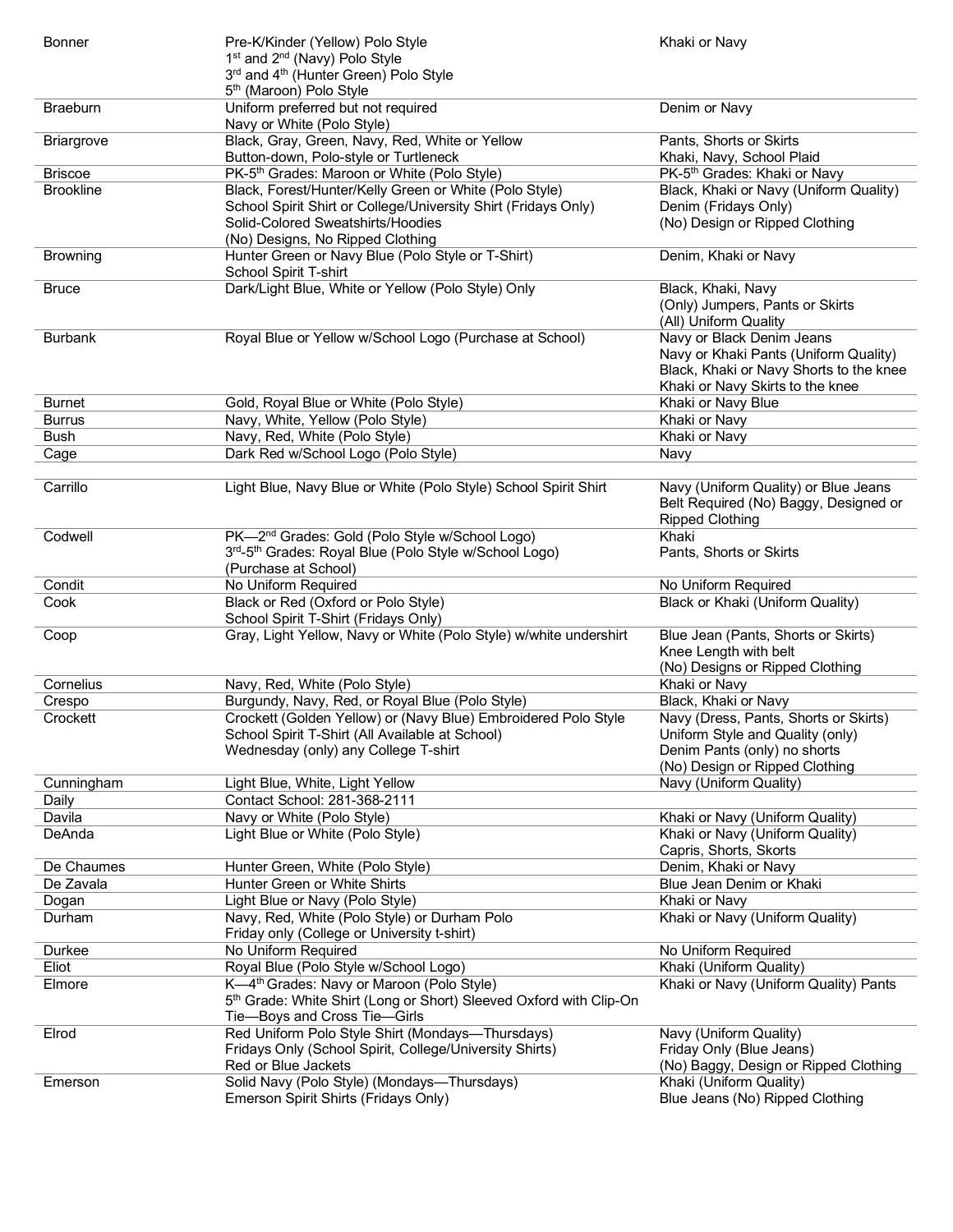| Field                   | Navy, Red, White                                                           | Denim, Khaki or Navy                               |
|-------------------------|----------------------------------------------------------------------------|----------------------------------------------------|
| Foerster                | Hunter Green or White (Polo Style)                                         | <b>Blue Jeans</b>                                  |
|                         |                                                                            | (No) Design or Ripped Clothing                     |
|                         |                                                                            | Khaki (Uniform Quality)                            |
| Fondren                 | Navy, White, Yellow (Polo Style)                                           | Khaki or Navy                                      |
| Foster                  | Navy, Red or White (Polo Style)                                            | Khaki or Navy (Uniform Quality)                    |
| Franklin                | Light Blue, Red or White (Polo Style)                                      | Khaki or Navy                                      |
|                         | Any Color Tennis Shoes (Sneakers)                                          |                                                    |
|                         | Navy Blue, White or Yellow (Polo Style)                                    |                                                    |
| Frost                   |                                                                            | Khaki or Navy (Uniform Quality)                    |
|                         |                                                                            | (No) Denim Jeans                                   |
| Gallegos                | Navy, Red or White (Polo Style)                                            | Black, Khaki or Navy (Pants and Skirts)            |
| Garcia, Macario         | Navy, Red or White (Polo Style) Principal approved Garcia spirit           | Black, Khaki or Navy (Shorts Allowed)              |
|                         | shirt on Friday only                                                       | Friday (Only) Plain Jeans with Principal           |
|                         |                                                                            | approved spirit shirt                              |
| Garden Villas           | Navy or White (Solid Color) Polo Style                                     | <b>Blue Denim</b>                                  |
|                         |                                                                            | (No) Design or Ripped Clothing                     |
|                         |                                                                            | Khaki or Navy (Uniform Quality)                    |
| Golfcrest               | Contact School: 713-845-7425                                               | Contact School: 713-845-7425                       |
| Gregg                   | Red (Polo Style)                                                           | Khaki or Navy (Uniform Quality)                    |
| Grissom                 | Navy, Red, White (Polo Style)                                              | Navy or Khaki                                      |
| Gross                   | Black, Gray, Navy, Red, White (Polo Style) or School Spirit T-Shirt        | Khaki, Navy (Uniform Quality)                      |
|                         | College T-shirt (Fridays only)                                             | Jumpers, Pants, Shorts, Skirts (Only)              |
|                         |                                                                            | Denim Jeans (Fridays Only)                         |
| Harris, J. R.           | Navy                                                                       | Khaki                                              |
| Harris, R. P.           | Blue, Red, White (Polo Style) School Spirit T-Shirt                        | Khaki or Navy                                      |
| Hartsfield              | PK-Kinder Grades: Blue, Gray or Red (Polo Style)                           | Khaki or Navy Pants or Shorts                      |
|                         |                                                                            |                                                    |
|                         | Purchase from any Uniform Supplier                                         | (Uniform Quality) (No) Skirts or Skorts            |
|                         | Special Orders-Polo Style w/ School Logo Purchase at School                | Friday (Only) Jeans w/School Spirit                |
|                         | 1st - 5 <sup>th</sup> Grades: Blue, Navy or Red (Polo Style w/School Logo) | Shirt or STEM Shirt                                |
|                         | Purchase at School                                                         |                                                    |
|                         | All Grade Levels: Spirit Shirt or STEM Shirts worn on Friday               |                                                    |
|                         | Purchase at School                                                         |                                                    |
| Harvard                 | Any Solid Color (Polo Style)                                               | Khaki or Navy (Uniform Quality)                    |
| Helms                   | Navy, Red, White (Polo Style) also School Spirit T-shirt                   | Khaki or Navy (Pants, Shorts or Skirts)            |
| Henderson, J. P.        | Light Blue, Navy, White (Polo Style) Shirt                                 | Navy (Pants/Skirts) Uniform Quality                |
|                         | Also: School Spirit Shirt and School Sweatshirt with School Logo           | <b>Blue Jean Pants/Skirts</b>                      |
|                         |                                                                            | (No) Designs or Ripped Clothing                    |
| Henderson, N.Q.         | Red or Yellow (Polo Style)                                                 | Khaki or Navy                                      |
| Herod                   | Navy, Red, White                                                           | Denim, Khaki, Navy                                 |
| Herrera                 | Blue, Purple, White or Yellow (Polo Style or T-shirts)                     | Khaki or Navy (Uniform Quality)                    |
|                         |                                                                            | Blue Jeans (No) Ripped Clothing                    |
| <b>Highland Heights</b> | Red (Polo Style)                                                           | Navy (Uniform Quality)                             |
| Hilliard                | Navy or White (Polo Style)                                                 | Khaki or Navy (Uniform Quality)                    |
| Hines-Caldwell          | Royal Blue, Orange (Polo Style) (Purchase at School)                       | Khaki (Uniform Quality)                            |
|                         | PK-2 <sup>nd</sup> (Kelly Green) Polo Style                                | Khaki (Uniform Quality)                            |
| Hobby                   |                                                                            |                                                    |
|                         | $3rd - 5th$ (Black) Polo Style                                             |                                                    |
| Horn                    | Navy, Red, White (Polo Style)                                              | Denim, Khaki, Navy                                 |
| Isaacs                  | Black or Gold (Polo Style)                                                 | Black or Khaki (Uniform Quality)                   |
| Janowski                | Navy, Red, (Polo Style)                                                    | Khaki or Navy (Uniform Quality)                    |
| Jefferson               | Black, Gray or White (Polo Style)                                          | Black or Khaki (slacks) Uniform Quality            |
|                         | Along with Jefferson T-shirts                                              | No Black Denim                                     |
| Kashmere Gardens        | Navy, Red, White                                                           | Denim, Khaki or Navy                               |
| Kelso                   | All Students:                                                              | Boys: Black, Khaki or Navy                         |
|                         | Any solid color (Polo Style) Shirt                                         | Pants or Shorts (Only) Uniform Quality             |
|                         |                                                                            |                                                    |
|                         | Any closed toe shoe (no) heels of any type                                 | Girls: Black, Khaki or Navy                        |
|                         |                                                                            | Pants, Skirts or scooters                          |
|                         |                                                                            |                                                    |
|                         |                                                                            | (Only) Uniform Quality                             |
| Kennedy                 | Light Blue, White                                                          | Navy Blue (Uniform Quality)                        |
| Ketelsen                | Navy, Red                                                                  | Khaki or Navy (Uniform Quality)                    |
| Kolter                  | Solid Navy, Red, or White (Polo or T-Shirt Styles) or                      | Denim, Khaki, Navy                                 |
|                         | Kolter Event Shirt, Kolter Sweatshirt or Hoodie                            | Pants, Jumpers or Shorts<br>White or Navy Leggings |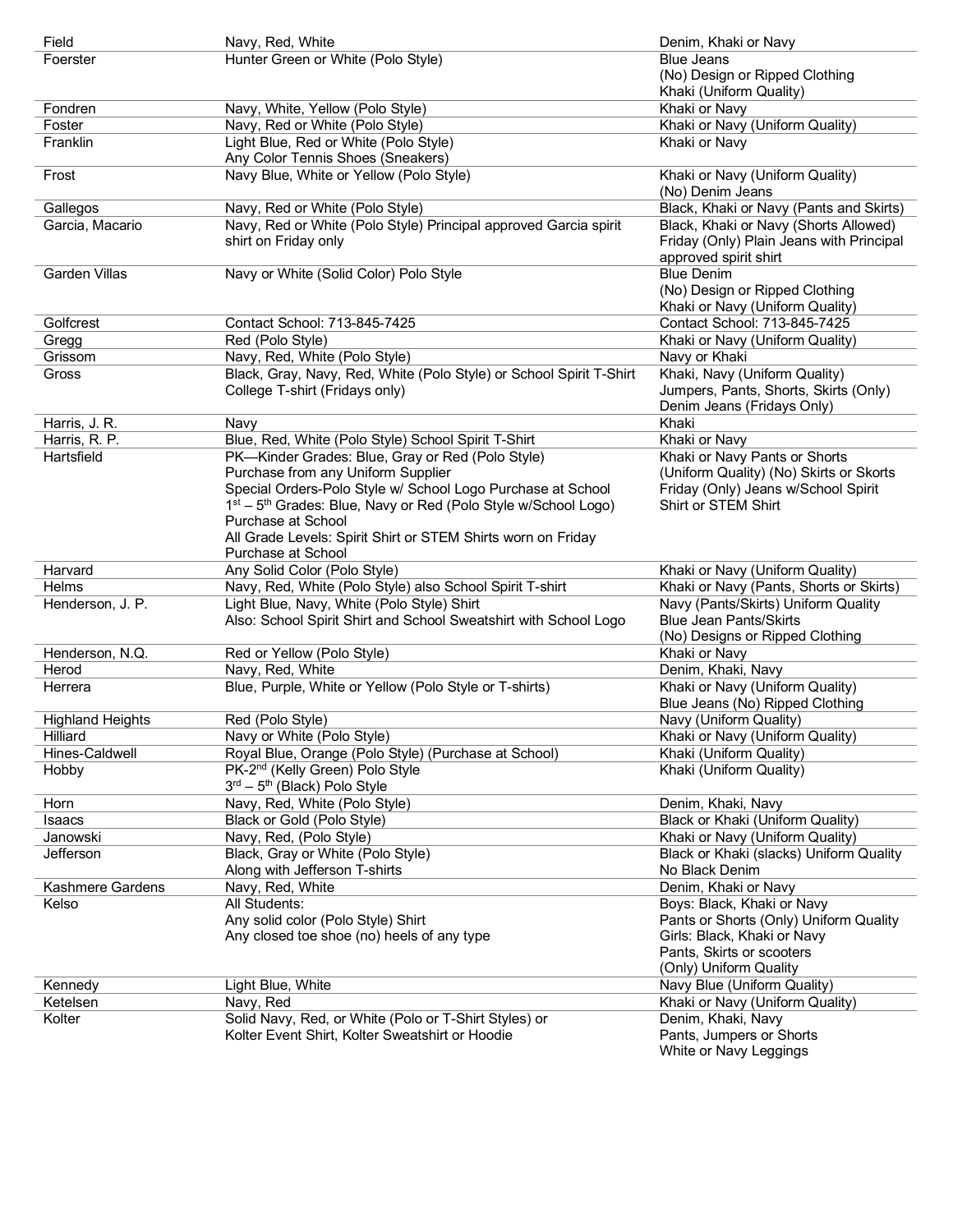| Lantrip            | All students are required to purchase one or more Green Lantrip<br>school uniform shirt with Lantrip Logo. They can be purchased<br>from www.lantripblooms.mypta.org<br>Green Lantrip-Logo collared shirt (Polo) Navy or White solid<br>collared shirts without Logo | Khaki or Navy (Solid Colored)                  |
|--------------------|----------------------------------------------------------------------------------------------------------------------------------------------------------------------------------------------------------------------------------------------------------------------|------------------------------------------------|
| Law                | Navy, White, or Yellow (Polo Style)                                                                                                                                                                                                                                  | Khaki or Navy (Uniform Quality)                |
|                    | (Solid Colors Only) (Uniform Quality)                                                                                                                                                                                                                                |                                                |
| Lewis              | Light Blue, Navy or White (Polo Style)                                                                                                                                                                                                                               | Khaki or Navy (Uniform Quality)                |
| Lockhart           | Navy, Orange or White (Polo Style)                                                                                                                                                                                                                                   | Navy                                           |
| Longfellow         | Navy, Red, White or Yellow (Polo Style)                                                                                                                                                                                                                              | Khaki or Navy (Uniform Quality)                |
|                    |                                                                                                                                                                                                                                                                      | (No) Jeans                                     |
| Looscan            | Polo Collared Shirts (Only)                                                                                                                                                                                                                                          | Black, Khaki or Navy (Only)                    |
|                    | PK thru 4 <sup>th</sup> (Yellow Gold) with logo                                                                                                                                                                                                                      | Dresses, Pants, Shorts and Skirts              |
|                    | 5 <sup>th</sup> (Royal Blue) with logo                                                                                                                                                                                                                               | All must be of Uniform Quality                 |
|                    | Alternate Colors: Baby Blue, Black, Gray or White                                                                                                                                                                                                                    | Denim Jeans with School Spirt or               |
|                    | Spirt Shirts or College Shirts on Friday (Only)                                                                                                                                                                                                                      | College Shirt (Fridays Only)                   |
|                    | Jackets are permitted in the building. Hoods/Hoodies                                                                                                                                                                                                                 | (No) ripped jeans or leggings                  |
|                    | Are permitted outdoors (Only)                                                                                                                                                                                                                                        | Must be worn properly at waist. Shorts,        |
|                    |                                                                                                                                                                                                                                                                      | skirts, and dresses must not be shorter        |
|                    |                                                                                                                                                                                                                                                                      | than 3" above the knee.                        |
|                    |                                                                                                                                                                                                                                                                      | Closed-toe shoes only                          |
| Love               | Any solid colored (Polo Style Shirt)                                                                                                                                                                                                                                 | Khaki or Navy (Uniform Quality)                |
| Lovett             | No Uniform Required                                                                                                                                                                                                                                                  | No Uniform Required                            |
| Lyons              | No Uniform Required                                                                                                                                                                                                                                                  | No Uniform Required                            |
| MacGregor          | Golden Yellow, Navy or White (Polo Style)                                                                                                                                                                                                                            | Blue Denim or Navy                             |
| Mading             | Light Blue, Navy or White (Polo Style) Shirts                                                                                                                                                                                                                        | Khaki or Navy                                  |
| Marshall           | Gold or Navy (Polo Style) or School Spirit Shirt                                                                                                                                                                                                                     | Khaki or Navy                                  |
| Martinez, Clemente | All Grades: PK-5 <sup>th</sup>                                                                                                                                                                                                                                       | All Grades: PK-5 <sup>th</sup> (Khaki or Navy) |
|                    | Gray, Light Blue, Navy or White (Polo Style)                                                                                                                                                                                                                         | Pants, Shorts or Skorts                        |
| Martinez, Raul C.  | Solid Color (Navy Blue, Red, White) Polo Style                                                                                                                                                                                                                       | Khaki or Navy (Belts must be worn)             |
|                    |                                                                                                                                                                                                                                                                      | Jumpers, Pants, Shorts or Skirts               |
|                    |                                                                                                                                                                                                                                                                      | No shorter than two inches above knee          |
| McGowen            | Gold, Navy or White (Polo Style)                                                                                                                                                                                                                                     | Khaki or Navy                                  |
|                    |                                                                                                                                                                                                                                                                      | Jumpers, Pants, Shorts or Skirts               |
| McNamara           | Dark Green, White, Yellow (Polo Style) or School Spirit T-Shirt                                                                                                                                                                                                      | Blue Jeans or Khaki                            |
| Memorial           | Navy or Red (Polo Style) Collared Shirts                                                                                                                                                                                                                             | Khaki (Uniform Quality)                        |
|                    | School Spirt T-shirt with school logo                                                                                                                                                                                                                                |                                                |
| Milne              | Monday thru Thursday (Any) Solid Color Polo or AA Milne School                                                                                                                                                                                                       | Khaki or Navy (Monday thru Friday)             |
|                    | Spirit T-Shirt; Friday (Only) Mon.-Thurs. attire, or College T-shirt                                                                                                                                                                                                 |                                                |
| Mitchell           | PK Grade: Navy (Polo Style with or without School Logo)<br>K Grade: Gold (Polo Style with or without School Logo)                                                                                                                                                    | Khaki or Navy (Uniform Quality)                |
|                    |                                                                                                                                                                                                                                                                      |                                                |
|                    | 1 <sup>st</sup> Grade: Royal Blue (Polo Style with or without School Logo)<br>2 <sup>nd</sup> Grade: Red (Polo Style with or without School Logo)                                                                                                                    |                                                |
|                    | 3rd Grade: Hunter Green (Polo Style with or without School Logo)                                                                                                                                                                                                     |                                                |
|                    | 4 <sup>th</sup> Grade: Light Blue (Polo Style with or without School Logo)                                                                                                                                                                                           |                                                |
|                    | 5 <sup>th</sup> Grade: Maroon (Polo Style with or without School Logo)                                                                                                                                                                                               |                                                |
| Montgomery         | Light Blue, Gold, Hunter Green, Navy, White (Polo Style)                                                                                                                                                                                                             | Khaki or Navy (Uniform Quality)                |
|                    | School Spirit T-Shirt (Fridays Only)                                                                                                                                                                                                                                 |                                                |
| Moreno             | Light Blue, Navy, White (Polo Style) School Spirit T-Shirt                                                                                                                                                                                                           | Khaki or Navy (Uniform Quality)                |
| Neff               | Light Blue, Red or White (Polo Style)                                                                                                                                                                                                                                | Navy (Uniform Quality)                         |
| Northline          | Light Blue or White (Polo Style) School Spirit T-Shirt                                                                                                                                                                                                               | Khaki or Navy (Uniform Quality)                |
| Oak Forest         | Hunter Green, Navy or White (Polo Style)                                                                                                                                                                                                                             | Khaki, Navy (Only) Uniform Quality)            |
| Oates              | Red or White (Polo Style) (Solid Colors Only)                                                                                                                                                                                                                        | Navy (Only) Uniform Quality                    |
| Osborne            | Gold, Gray, Green or Yellow (Polo Style)                                                                                                                                                                                                                             | Khaki or Navy (Uniform Quality)                |
|                    | School Spirit Shirt (Fridays Only)                                                                                                                                                                                                                                   | Jeans (Fridays Only)                           |
| Paige              | Any Solid Color with a collar (Polo Style)                                                                                                                                                                                                                           | Black, Khaki or Navy Blue                      |
|                    | Friday (Only) School Spirt Shirts                                                                                                                                                                                                                                    | Friday (Only) Blue Jeans                       |
|                    |                                                                                                                                                                                                                                                                      | (No) Ripped Clothing                           |
| Park Place         | Pre-K: Yellow<br>Third: Orange                                                                                                                                                                                                                                       | Khaki or Navy                                  |
|                    | Kindergarten: Red<br>Fourth: Purple                                                                                                                                                                                                                                  |                                                |
|                    | Fifth: Black<br>First: Royal Blue                                                                                                                                                                                                                                    |                                                |
|                    | Second: Green                                                                                                                                                                                                                                                        |                                                |
| Parker             | Navy, Red or White (Polo Style)                                                                                                                                                                                                                                      | Black, Khaki, Navy                             |
|                    | Any School Spirit Shirt w/Logo                                                                                                                                                                                                                                       |                                                |
| Patterson          | Hunter Green or White (Polo Style)                                                                                                                                                                                                                                   | Khaki or Navy                                  |
|                    |                                                                                                                                                                                                                                                                      |                                                |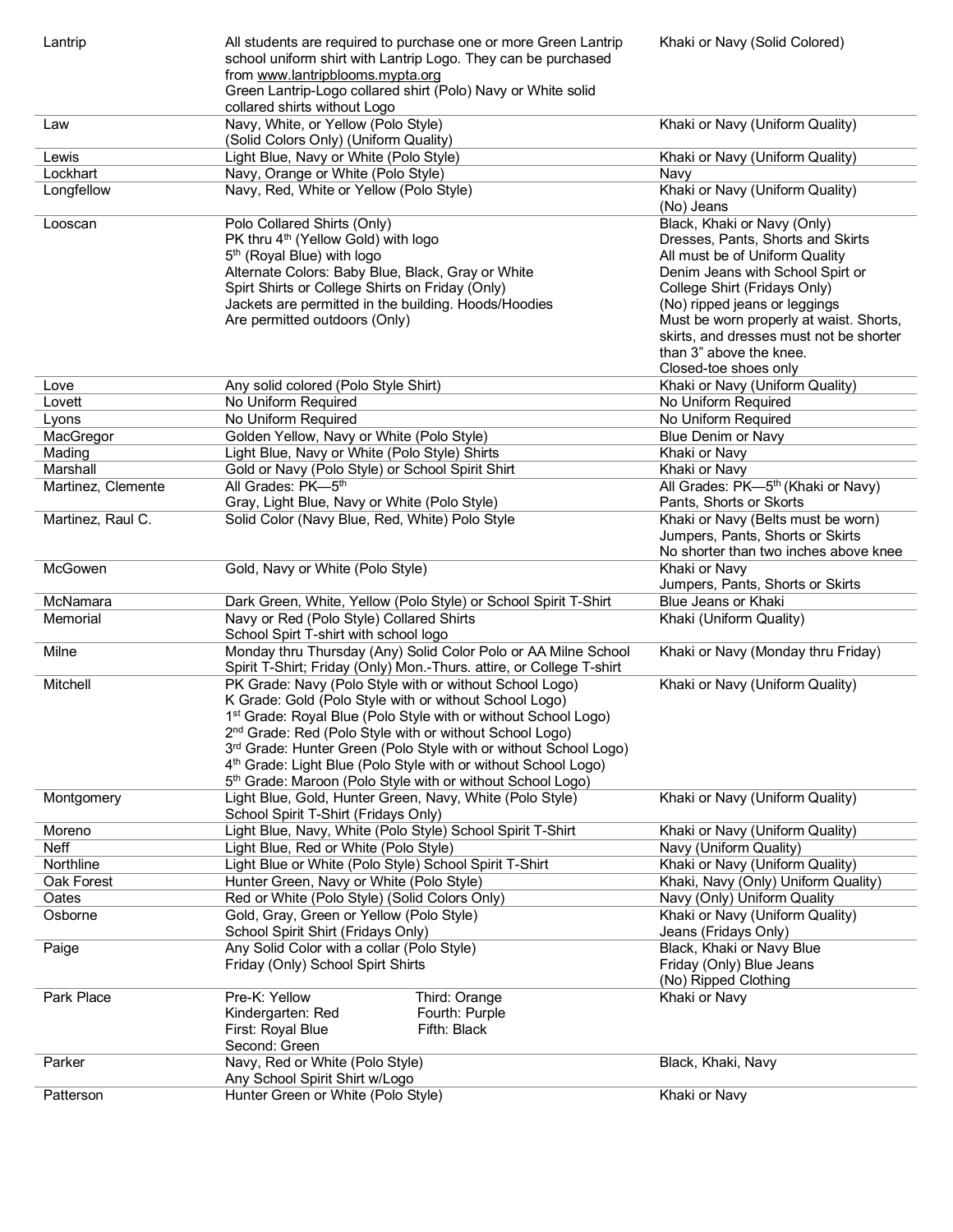| Peck                 | PK thru 2 <sup>nd</sup> Grades: Red (Polo Style)                              | Khaki (Uniform Quality)                  |
|----------------------|-------------------------------------------------------------------------------|------------------------------------------|
|                      | 3rd and 4 <sup>th</sup> Grades: Light Blue or Navy (Polo Style)               |                                          |
|                      | 5th Grade: Black or White (Polo Style)                                        |                                          |
| Petersen             | Navy, White, Yellow (Polo Style)                                              | Khaki or Navy (Uniform Quality)          |
|                      | School Spirit or College T-Shirts (Fridays Only)                              | Jeans (Fridays Only)                     |
|                      |                                                                               | Khaki (Uniform Quality)                  |
| <b>Piney Point</b>   | Forest Green or White (Polo Style)                                            |                                          |
| Pleasantville        | Gold, Hunter Green or White (Polo Style)                                      | Khaki or Navy (Uniform Quality)          |
| Poe                  | Green, Navy Blue, Red or White w/School Logo (Polo Style) Shirt               | Khaki (Uniform Quality)                  |
|                      | Sweatshirt w/School Logo (All Tops) Purchase at School                        |                                          |
|                      | Dresses in the style of the polo shirt in blue                                |                                          |
| Port Houston         | Light Blue, Navy, White (Polo Style)                                          | Khaki or Navy (Pants, Shorts or Skorts)  |
| Pugh                 | Red or White (Polo) purchased at campus or store                              | Khaki or Navy (Uniform Quality)          |
| Red                  | Red, White (Polo Style) School Spirit T-Shirt (Fridays Only)                  | Dark Denim or Navy                       |
| Reynolds             | Navy or White (Polo Style)                                                    | Khaki (Uniform Quality)                  |
| <b>River Oaks</b>    | No Uniform Required                                                           | No Uniform Required                      |
|                      |                                                                               |                                          |
| Roberts              | No Uniform Required                                                           | No Uniform Required                      |
| Robinson             | Any Solid Color T-Shirt or Polo Style Shirt                                   | Green, Grey, Khaki Brown, or Navy        |
|                      | (No) Designs or Printed Patterns                                              | Dresses/Jumpers, Pants, Shorts/Skirts    |
|                      |                                                                               | Solid Color (Uniform Quality)            |
|                      |                                                                               | <b>Blue Denim Jeans</b>                  |
|                      |                                                                               | (No) Design or Ripped Clothing           |
| Rodriguez            | Navy, Red, White (Polo Style)                                                 | Blue Jeans, Khaki, Navy                  |
| Roosevelt            | Hunter Green w/School Logo (Purchase at School)                               | Khaki (Uniform Quality)                  |
| Ross                 | Navy, Red, White (Polo Style) or School Spirit T-Shirt                        | Khaki or Navy (Uniform Quality)          |
|                      |                                                                               |                                          |
| Rucker               | Rucker T-shirt, Navy or Red Polo Style Shirt                                  | Khaki or Navy (Uniform Quality)          |
|                      |                                                                               | Jumper, Pants, Shorts or Skirt           |
|                      |                                                                               | Denim Jeans (Acceptable)                 |
| Sanchez              | Gold, Navy or Royal Blue (Polo Style)                                         | Black, Khaki or Navy                     |
| Scarborough          | Navy (Polo Style)                                                             | Khaki (Pants, Shorts or Skirts)          |
|                      |                                                                               | <b>Brown Belt Required</b>               |
| School at St. George | Navy Polo Style (can be purchased at school and worn on day per               | Khaki (Pants, Shorts, or Skirts) Mon-Fri |
| Place                | week) School T-shirt (purchase at school and worn 4 days per                  | Denim (Blue Jeans) Friday (Only)         |
|                      | week)                                                                         |                                          |
| Scroggins            | Hunter Green or Yellow (Polo Style)                                           | Khaki or Navy (Uniform Quality)          |
|                      | Red (Polo Style)                                                              | Khaki (Uniform Quality)                  |
| Seguin               |                                                                               |                                          |
| Shadowbriar          | PK-K Dark Blue/Navy<br>4 <sup>th</sup> Dark Green/Hunter                      | Khaki or Navy (Uniform Quality)          |
|                      | $1st - 2nd Red$<br>5 <sup>th</sup> White                                      |                                          |
|                      | 3rd Gold/Yellow                                                               |                                          |
| Shadydale            | Light Blue, Navy, Red or White (Polo Style)                                   | Khaki or Navy (Uniform Quality)          |
| Shearn               | Purple, Red or White (Polo Style)                                             | Khaki (Uniform Quality)                  |
| Sherman              | Gray, Navy or Red (Polo Style)                                                | Navy (Uniform Quality)                   |
|                      | School Spirit Shirt (Fridays Only)                                            | Blue Denim Jeans (Any Day)               |
| Sinclair             | Any Solid Color (Polo Style) or Sinclair T-shirts                             | Khaki or Navy (Mondays—Thursdays)        |
|                      |                                                                               | Blue Jeans (Fridays Only)                |
| Smith, K             | Monday, Wednesday, Thursday and Friday                                        | Monday, Wednesday, Thursday and          |
|                      |                                                                               |                                          |
|                      | Blue, Red or White/Smith Spirit Shirts                                        | Friday:                                  |
|                      |                                                                               | Blue Denim or Khaki                      |
|                      | Tuesday (Only) Formal Day:                                                    | Blue and Khaki Skirts/Scooters           |
|                      | Pre-K thru 4 <sup>th</sup> (Boys and Girls) White Button up Blouse/Shirt with |                                          |
|                      | Red Tie with Optional Navy Vest/Sweater                                       | Tuesday (Only) Formal Day:               |
|                      |                                                                               | Pre-K thru 5 <sup>th</sup>               |
|                      | Tuesday (Only) Formal Day:                                                    | Navy or Khaki (Uniform Quality) only     |
|                      | Formal: 5 <sup>th</sup> Grade only (Boys and Girls)                           |                                          |
|                      | White Button up Blouse/Shirt with Red Tie Navy Blazer/Sweater                 |                                          |
|                      |                                                                               |                                          |
| Southmayd            | Red (Polo Style) short sleeve shirt                                           | Black (Uniform Quality) pants/slacks,    |
|                      |                                                                               | shorts, skirts (knee length) only        |
|                      |                                                                               |                                          |
| Stevens              | Any plain colored collared shirt                                              | Khaki or Navy (Uniform Quality)          |
| Sutton               | Red (Polo Style)                                                              | Khaki (Uniform Quality)                  |
| Thompson             | Hunter Green, White, Yellow (Polo Style)                                      | Khaki or Navy (Uniform Quality)          |
| Tijerina             | Navy (Polo Style) or Navy (w/School Logo) (Purchase at School)                | Khaki, Navy or Blue Jeans                |
|                      | School Spirit Shirts (Fridays Only)                                           | Thursday w/College Shirt                 |
|                      | College Shirts (Thursdays Only)                                               | Friday w/School Spirit Shirt             |
| Tinsley              | Any Solid Color Polo Style Shirt                                              | Khaki or Navy (Uniform Quality)          |
|                      |                                                                               | <b>Blue Jeans</b>                        |
|                      |                                                                               |                                          |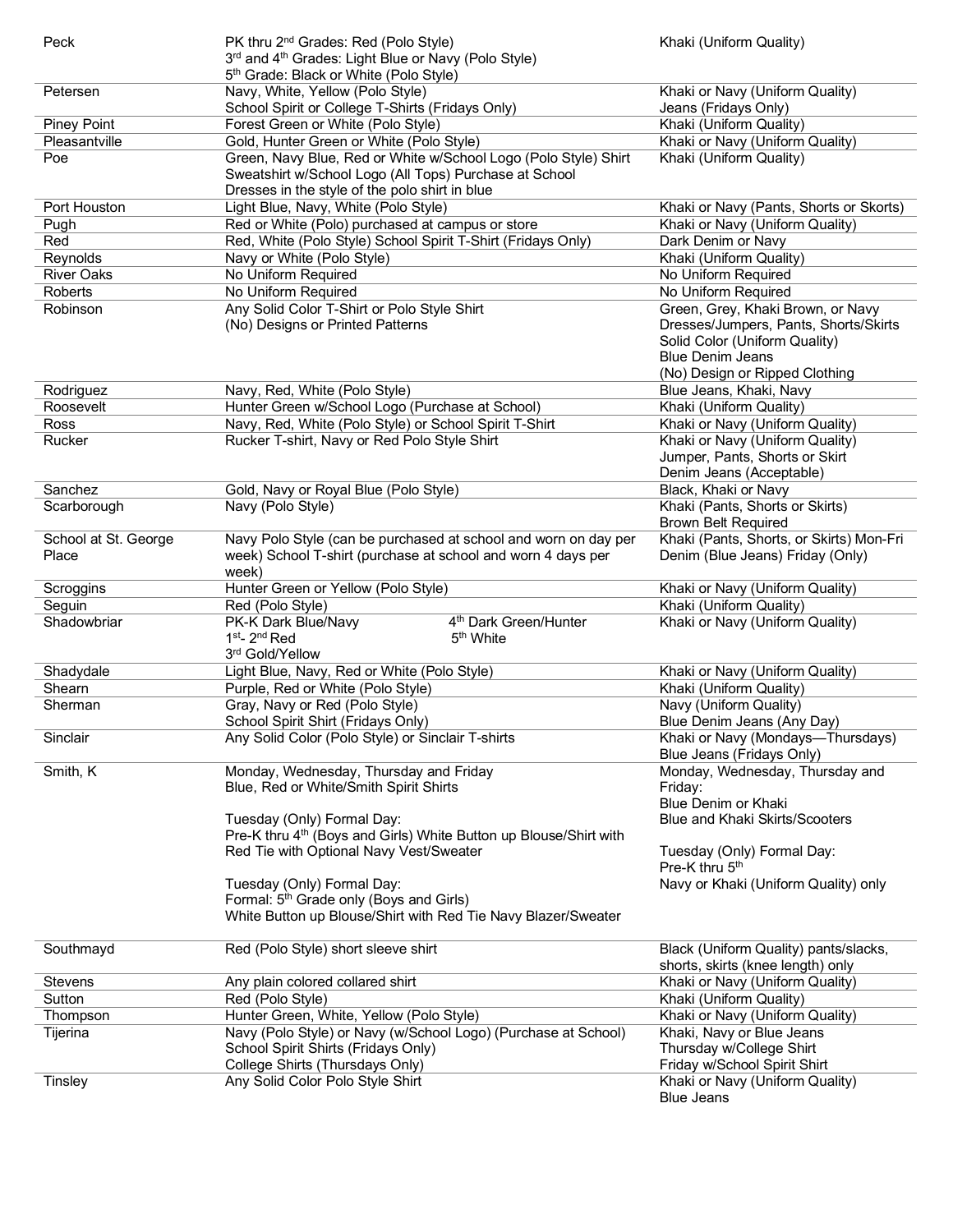| Travis                 | No Uniform Required                                               | No Uniform Required                    |
|------------------------|-------------------------------------------------------------------|----------------------------------------|
| Twain                  | Blue, Red or White (Polo Style or T-shirt) (Solid Colors Only) or | Denim, Khaki or Navy                   |
|                        | Twain School Spirit Shirt                                         | Pants, Shorts or Skirts                |
| <b>Valley West</b>     | Kelly Green, Royal/Navy Blue or White                             | Blue Jeans (No Ripped Clothing)        |
|                        |                                                                   | Black, Khaki or Navy (Uniform Quality) |
| Wainwright             | Hunter Green, Navy Blue or White (Polo Style)                     | Khaki (Uniform Quality)                |
| <b>Walnut Bend</b>     | Navy (Polo Style)                                                 | Khaki (Uniform Quality)                |
| Wesley                 | Contact School: 713-696-2860                                      |                                        |
| <b>West University</b> | No Uniform Required                                               | No Uniform Required                    |
| Whidby                 | Boys: Light Blue, Navy Blue or White (Polo or Oxford Style)       | Khaki or Navy (Uniform Quality)        |
|                        | Girls: Light Blue, Navy Blue or White (Polo or Oxford Style)      |                                        |
| White, Edward          | Navy or White                                                     | Navy (No Jeans)                        |
| White, Mark            | Light Blue, Navy, Red or White (Polo) Monday – Thursday           | Denim, Khaki or Navy                   |
|                        | School Spirit Shirt on Friday                                     |                                        |
| Whittier               | Black w/School Logo                                               | Khaki (Uniform Quality)                |
| Windsor Village        | Black, Red or White (Polo Style)                                  | Khaki (Pants, Skirts or Skorts)        |
|                        | School Spirit or College shirts on (Friday only)                  | Mondays-Thursdays)                     |
|                        |                                                                   | Denim Jeans (Fridays Only)             |
| Young                  | Boys and Girls (Black or Gold) Polo Style Only                    | Boys: Black or Khaki Pant/Shorts (Knee |
|                        |                                                                   | Length) only                           |
|                        |                                                                   | Girls: Black or Khaki Pants, Shorts or |
|                        |                                                                   | Skirts (Knee Length) only              |

(All) Uniform Quality (No) Jeans

## **ELEMENTARY/MIDDLE SCHOOL COMBINATIONS (PK/K-8)**

| <b>SCHOOL</b>             | <b>TOPS</b>                                                                                                                                                                                                                                                                                                                   | <b>PANTS or SKIRTS</b>                                                                                                     |
|---------------------------|-------------------------------------------------------------------------------------------------------------------------------------------------------------------------------------------------------------------------------------------------------------------------------------------------------------------------------|----------------------------------------------------------------------------------------------------------------------------|
| <b>Briarmeadow</b>        | Navy Blue, White (Polo Style)<br>Briarmeadow T-Shirts (All Events)                                                                                                                                                                                                                                                            | Blue Jeans, Khaki or Navy<br>Pants, Shorts, Skirts and Skorts                                                              |
| Garden Oaks               | Shirts: Navy Blue, Red, White (Polo Style)<br>Garden Oaks School Spirit T-Shirts<br>Jackets: Navy Blue, Red, White                                                                                                                                                                                                            | Khaki or Navy (Uniform Quality)<br>Dark Blue Denim Jeans<br>(No) Designs or Ripped Clothing                                |
| Gregory-Lincoln           | PK-2 <sup>nd</sup> (Red) Polo Style<br>$3rd - 5th$ (Black) Polo Style<br>6 <sup>th</sup> (Gray Logo) Polo Style or Logo T-Shirt (Purchase at School)<br>7 <sup>th</sup> (Black Logo) Polo Style or Logo T-Shirt (Purchase at School)<br>8 <sup>th</sup> (Red Logo) Polo Style or Logo T-Shirt (Purchase at School)            | Khaki                                                                                                                      |
| <b>Mandarin Immersion</b> | Contact school: 713-295-5276                                                                                                                                                                                                                                                                                                  | Contact school: 713-295-5276                                                                                               |
| Pilgrim, Thomas           | Contact School: 713-458-4672                                                                                                                                                                                                                                                                                                  |                                                                                                                            |
| Reagan, Billy             | K-5th Grade: Yellow (Polo Style)<br>6th Grade: White (Polo Style)<br>7th Grade: Royal Blue (Polo Style)<br>8th Grade: Gray (Polo Style)                                                                                                                                                                                       | K-5th Grade (Only) Navy (Pants or<br>Shorts)<br>Shorts Must Be (Knee Length Only)                                          |
|                           | Reagan Logo Available for Purchase<br>All Grades: Navy Blue Jackets or Royal Blue (Reagan Jackets)<br>(No) Design or Ripped Clothing (No) Flip Flops or Sandals<br>All Shoes Must Have Closed Back and Toe                                                                                                                    | 6th, 7th, 8th, Grade: Khaki (Pants Only)<br>(No) Shorts, Skinny Pants, Joggers,<br>Leggings or Skirts                      |
|                           | Backpacks: Transparent or Mesh (Only)                                                                                                                                                                                                                                                                                         | All Grades: Uniform Quality (Only)<br>All Grades: Wednesday (Only) College<br>T-shirt w/Uniform Bottoms for Grade<br>Level |
| Rice (La Escuela Rice)    | Red, Navy, White w/School Logo (Purchase at School)                                                                                                                                                                                                                                                                           | Khaki (Uniform Quality)                                                                                                    |
| Rogers                    | No Uniform Required                                                                                                                                                                                                                                                                                                           | No Uniform Required                                                                                                        |
| <b>Rusk</b>               | Elementary (Red or white) Polo Style with or without School Logo<br>6th Grade (Charcoal Gray) Polo Style w/ School Logo<br>7th Grade (Light Heather Gray) Polo Style w/School Logo<br>8th Grade (Navy) Polo Style w/ School Logo<br>College or Spirit T-Shirts (Fridays Only)<br>All Middle School Shirts-Purchased at School | All Grades: Khaki<br>(Belt Required)                                                                                       |
| Wharton                   | PK-5 <sup>th</sup> Grades: Light Blue, Navy or Red (Polo Style)<br>6th-8th Grades: Black or White (Polo Style w/School Mascot)<br>(Purchase at School)                                                                                                                                                                        | $PK - 5th$ Khaki or Navy<br>6 <sup>th</sup> – 8 <sup>th</sup> Black or Khaki                                               |
| Wilson                    | Light Blue, Navy, Red, White (Polo Style)<br>or School Spirit T-Shirt                                                                                                                                                                                                                                                         | Denim, Khaki or Navy (Pants/Skirts)<br>Shorts (Knee Length)                                                                |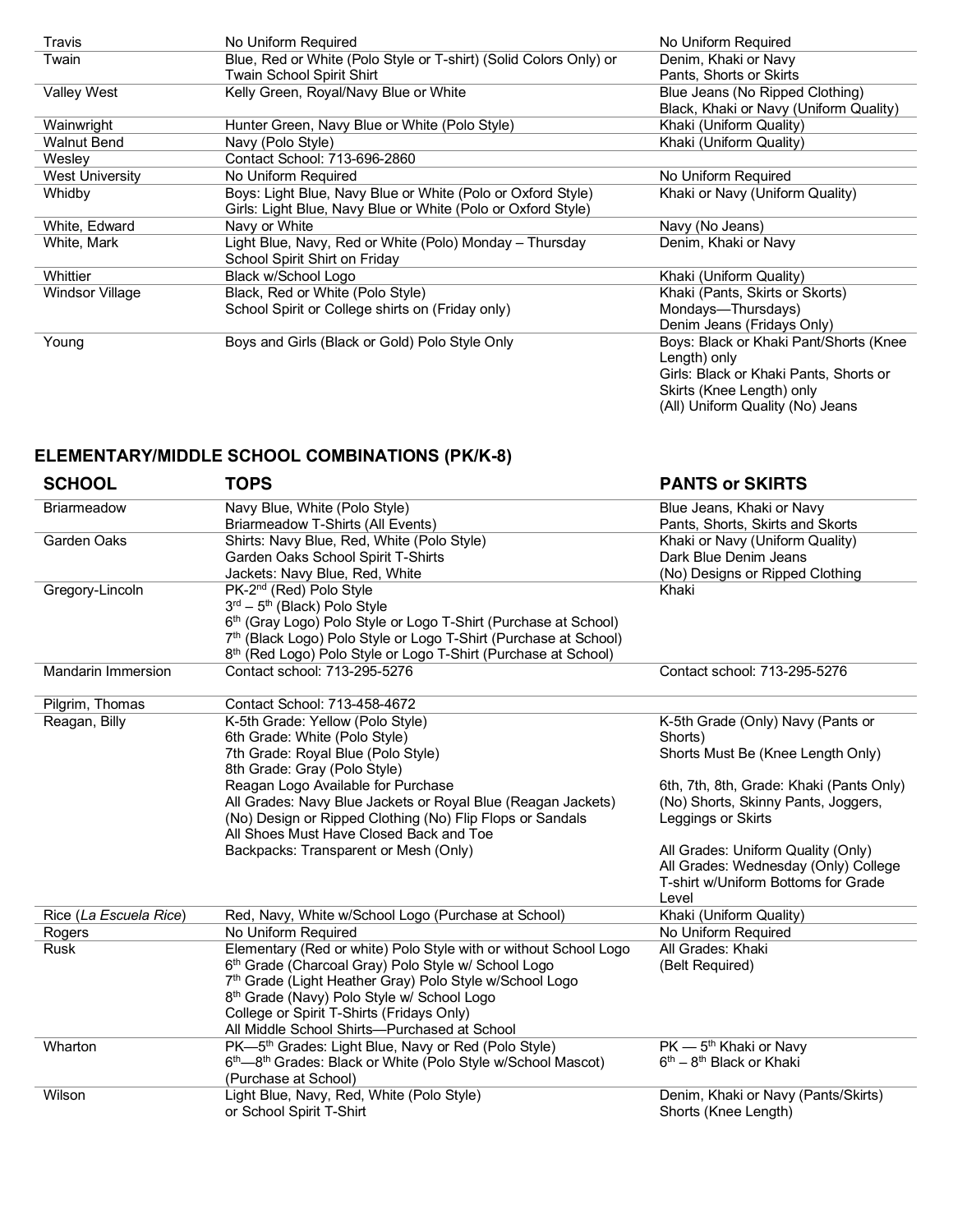÷

Woodson PK-5<sup>th</sup> Grade: Burgundy Polo Style Shirt w/School Logo (No) Hoodies Allowed All Shirts Purchased at School

Khaki (Only) Uniform Quality Dresses, Pants, Shorts, Skirts or Skorts (No) Tight Fitting Clothing (No) Design or Ripped Clothing Knee Length (Only) Shorts/Skirts, Skorts or Dresses

Clothing)

#### **MIDDLE SCHOOLS**

| <b>SCHOOL</b>                | <b>TOPS</b>                                                                                                                                                                                               | <b>PANTS or SKIRTS</b>                                                                                                                                                                                                                        |
|------------------------------|-----------------------------------------------------------------------------------------------------------------------------------------------------------------------------------------------------------|-----------------------------------------------------------------------------------------------------------------------------------------------------------------------------------------------------------------------------------------------|
| Attucks                      | <b>LEADERS Academy:</b><br>6th Grade Yellow (Polo Style)<br>7th Grade Navy Blue (Polo Style)<br>8th Grade Red (Polo Style)                                                                                | <b>LEADERS: Khaki Pants w/belt</b><br>No (Shorts or Capris)                                                                                                                                                                                   |
|                              | STEM Academy:<br>Yellow Shirt with Plaid cross tie; Green STEM Cardigan                                                                                                                                   | STEM: Blue Pants or Plaid Skirts<br>No (Shorts or Capris)                                                                                                                                                                                     |
| Baylor                       | 6th Grade: Gray (Polo Style) w/School Logo<br>7th Grade: Navy Blue (Polo Style) w/School Logo<br>8th Grade: Burgundy (Polo Style) w/School Logo                                                           | Khaki Pants or Skirts                                                                                                                                                                                                                         |
| Black, Frank                 | Contact School: 713-613-2505                                                                                                                                                                              |                                                                                                                                                                                                                                               |
| <b>Burbank</b>               | 6th Grade: Yellow (Shirt w/School Logo)<br>7th Grade: Green (Shirt w/School Logo)<br>8 <sup>th</sup> Black (Shirt w/School Logo)<br>All Grades: White Undershirts Only                                    | Khaki (Belt Required)<br>No (Shorts or Capris)                                                                                                                                                                                                |
| Clifton                      | All Students: Gray, Light Blue, Royal Blue or White (Polo)                                                                                                                                                | Blue Jeans, Khaki or Navy                                                                                                                                                                                                                     |
| Cullen                       | Contact School: 713-746-8180                                                                                                                                                                              |                                                                                                                                                                                                                                               |
| Deady                        | 6th Grade: Hunter Green (Polo Style w/School Logo)<br>7th Grade: Gray (Polo Style w/School Logo)<br>8 <sup>th</sup> Grade: Royal Blue (Polo Style w/School Logo)<br>All Grades: T-Shirts (w/ School Logo) | Black, Navy or Khaki (Pants) Only<br>(No Shorts)<br>Skirts (No shorter than two inches<br>above the knee)                                                                                                                                     |
| Edison                       | 6 <sup>th</sup> Grade: Burgundy (Polo Style)<br>7th Grade: Forest Green (Polo Style)<br>8 <sup>th</sup> Grade: Navy (Polo Style)                                                                          | Khaki                                                                                                                                                                                                                                         |
| Fleming                      | 6 <sup>th</sup> Grade: Black<br>7 <sup>th</sup> Grade: White<br>8 <sup>th</sup> Grade: Red<br>All Polo Style Shirts w/Collar                                                                              | Black or Khaki (Pants) Only<br>(Uniform Quality)<br>(No) Jeans, Jeggings, Leggings, Shorts<br>or Skirts. (Belts Required)                                                                                                                     |
| Fondren                      | Hoodies/Sweatshirts may be worn:<br>6 <sup>th</sup> Grade: White<br>7 <sup>th</sup> Grade: Gray<br>8 <sup>th</sup> Grade: Black                                                                           | Khaki (Uniform Quality)<br>Pants, Shorts or Skirts<br>Shorts and Skirts (knee length only)<br>(No) Design, Ripped or sagging pants<br>will not be tolerated. Belts must be worn<br>at all times. School appropriate jeans<br>on Mondays only. |
| Fonville                     | School Logo Shirt (Contact School: 713-696-2825)                                                                                                                                                          | Khaki or Navy Pants<br>Blue Denim Jeans (No) Ripped<br>Clothing                                                                                                                                                                               |
| Forest Brook                 | 6 <sup>th</sup> Grade: Gold (Polo Style)<br>7 <sup>th</sup> Grade: Gray (Polo Style)<br>8 <sup>th</sup> Grade: Black (Polo Style)                                                                         | Black or Khaki (Uniform Quality)<br>Skirts (Knee-Length Only)<br>(No Shorts)                                                                                                                                                                  |
| Hamilton                     | Gray, Navy, White (Solid Color) Polo Style w/collar<br><b>College/University Shirts</b>                                                                                                                   | Khaki or Navy (Uniform Quality)                                                                                                                                                                                                               |
| Hartman                      | Contact School: 713-845-7435                                                                                                                                                                              | Contact School: 713-845-7435                                                                                                                                                                                                                  |
| Henry                        | 6th Grade: Navy w/collar (Purchase at School)<br>7th Grade: Red w/collar (Purchase at School)<br>8 <sup>th</sup> Grade: Columbia w/collar Blue (Purchase at School)                                       | Black, Khaki or Navy (Uniform Quality)<br>(No Jeans)                                                                                                                                                                                          |
| High School Ahead<br>Academy | 6 <sup>th</sup> Grade: Hunter Green (Polo Style)<br>7 <sup>th</sup> Grade: Navy (Polo Style)<br>8 <sup>th</sup> Grade: Red (Polo Style)                                                                   | Khaki or Navy (Uniform Quality)<br>(Cargo and Capri Pants permitted)<br>No (Athletic Joggers, Dresses, Jeans,<br>Skirts, Shorts or Yoga Pants)<br>No (Baggy, Ripped or Sagging                                                                |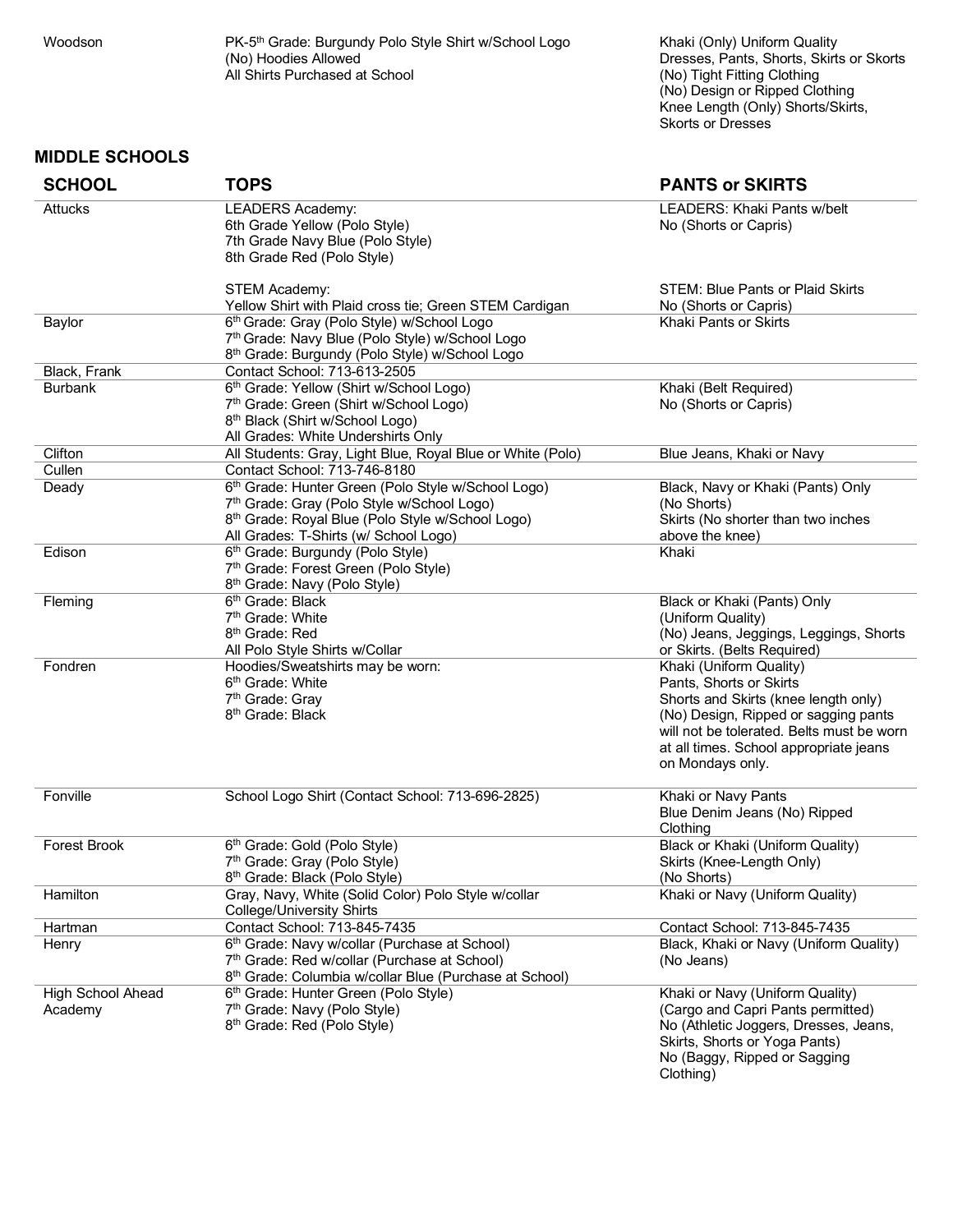| Hogg                                                  | $6th$ grade – Red Polo-style collared shirts<br>7 <sup>th</sup> grade - Gray Polo-style collared shirts<br>8 <sup>th</sup> grade - Black Polo-style collared shirts<br>Shirts are to be free of logos and/or print unless purchased from<br>the school with the IB logo or school crest.<br>Jackets must be the same color as the grade level shirt and are to<br>be free of all writing and/or decoration. Absolutely NO hoodies,<br>jackets, or sweatshirts with hoods are permitted. | Denim Jeans, Navy or Khaki<br>Cargo Shorts, Pants or Skirts<br>Uniform Quality (Only)<br>No (Jean) Shorts (only) Pants<br>No (Design or Ripped clothing)<br>No (Jeggings)<br>No (Skinny Pants) |
|-------------------------------------------------------|-----------------------------------------------------------------------------------------------------------------------------------------------------------------------------------------------------------------------------------------------------------------------------------------------------------------------------------------------------------------------------------------------------------------------------------------------------------------------------------------|------------------------------------------------------------------------------------------------------------------------------------------------------------------------------------------------|
| Holland                                               | 6 <sup>th</sup> Grade: Gray (Polo Style)<br>7 <sup>th</sup> Grade: Gold (Polo Style)<br>8 <sup>th</sup> Grade: Navy (Polo Style)                                                                                                                                                                                                                                                                                                                                                        | Blue Jeans, Khaki or Navy                                                                                                                                                                      |
| Key                                                   | 6th Grade: Purple (Polo Style) No Logo<br>7th Grade: Gray (Polo Style) No Logo<br>8 <sup>th</sup> Grade: Black (Polo Style) No Logo                                                                                                                                                                                                                                                                                                                                                     | Black, Khaki, Navy (Uniform Quality)<br>Pants, Shorts, or Skorts (Knee length)                                                                                                                 |
| Lanier                                                | Contact School: 713-942-1900                                                                                                                                                                                                                                                                                                                                                                                                                                                            |                                                                                                                                                                                                |
| Las Americas                                          | No Uniform Required                                                                                                                                                                                                                                                                                                                                                                                                                                                                     |                                                                                                                                                                                                |
| Lawson (formerly                                      | 6 <sup>th</sup> Grade: Red (Polo Style)                                                                                                                                                                                                                                                                                                                                                                                                                                                 | Black, Khaki or Navy (Uniform Quality)                                                                                                                                                         |
| Dowling)                                              | 7 <sup>th</sup> Grade: Black (Polo Style)                                                                                                                                                                                                                                                                                                                                                                                                                                               | Denim Dark Blue Jeans (Only)                                                                                                                                                                   |
|                                                       | 8 <sup>th</sup> Grade: Gold (Polo Style)                                                                                                                                                                                                                                                                                                                                                                                                                                                | (No) Baggy, Bleached, Design, Ripped<br>or Torn Clothing                                                                                                                                       |
| Marshall                                              | Polo w/Logo (color by grade level)<br>Contact School: 713-226-2600                                                                                                                                                                                                                                                                                                                                                                                                                      | Khaki/Jeans                                                                                                                                                                                    |
| McReynolds                                            | 6 <sup>th</sup> Grade: Navy (Polo Style)                                                                                                                                                                                                                                                                                                                                                                                                                                                | Khaki (Pants, Shorts or Skirts)                                                                                                                                                                |
|                                                       | 7 <sup>th</sup> Grade: Gray (Polo Style)                                                                                                                                                                                                                                                                                                                                                                                                                                                | All must be at Knee-Length                                                                                                                                                                     |
| <b>Meyerland Performing</b>                           | 8 <sup>th</sup> Grade: Maroon (Polo Style)<br>Meyerland Middle School Polo Style Shirt or School Spirit T-shirt                                                                                                                                                                                                                                                                                                                                                                         | <b>Black or Blue Solid Color Denim Jeans</b>                                                                                                                                                   |
| and Visual Arts (formerly<br>Johnston, Albert Sidney) | Purchase at School                                                                                                                                                                                                                                                                                                                                                                                                                                                                      | Black or Navy (Knee Length only) Solid<br>Color Denim Walking Shorts or Skirts<br>(All) Worn at Waist<br>(No) Design or Ripped Clothing                                                        |
| Navarro Black, Yolanda                                | 6 <sup>th</sup> Grade: Maroon                                                                                                                                                                                                                                                                                                                                                                                                                                                           | Blue Jean (Pants Only)                                                                                                                                                                         |
|                                                       | 7 <sup>th</sup> Grade: Gray<br>8 <sup>th</sup> Grade: Black                                                                                                                                                                                                                                                                                                                                                                                                                             | (No) Designs or Ripped Clothing-Worn<br>to waist                                                                                                                                               |
| Ortiz                                                 | 6th Grade: Red (Polo Style)                                                                                                                                                                                                                                                                                                                                                                                                                                                             | Black, Khaki or Navy                                                                                                                                                                           |
|                                                       | 7th Grade: Gray (Polo Style)<br>8th Grade: Navy (Polo Style)                                                                                                                                                                                                                                                                                                                                                                                                                            |                                                                                                                                                                                                |
| Pershing                                              | 6 <sup>th</sup> Grade: Gray (Polo Style)                                                                                                                                                                                                                                                                                                                                                                                                                                                | Khaki (Uniform Quality)                                                                                                                                                                        |
|                                                       | 7th Grade: Red (Polo Style)                                                                                                                                                                                                                                                                                                                                                                                                                                                             | <b>Plaid Skirts</b>                                                                                                                                                                            |
|                                                       | 8 <sup>th</sup> Grade: Black (Polo Style)                                                                                                                                                                                                                                                                                                                                                                                                                                               |                                                                                                                                                                                                |
|                                                       | (School Spirit Shirt w/School Logo--Purchase at School, Grade-                                                                                                                                                                                                                                                                                                                                                                                                                          |                                                                                                                                                                                                |
|                                                       | Appropriate)                                                                                                                                                                                                                                                                                                                                                                                                                                                                            |                                                                                                                                                                                                |
|                                                       | Fridays only: Athletic/Club Spirit Shirts                                                                                                                                                                                                                                                                                                                                                                                                                                               |                                                                                                                                                                                                |
| Pin Oak                                               | Contact School: 713-295-6500                                                                                                                                                                                                                                                                                                                                                                                                                                                            |                                                                                                                                                                                                |
| Project Chrysalis                                     | 6 <sup>th</sup> Grade (Navy Blue) Polo w/Logo                                                                                                                                                                                                                                                                                                                                                                                                                                           | Khaki (Uniform Quality)                                                                                                                                                                        |
|                                                       | 7 <sup>th</sup> Grade (Maroon) Polo w/Logo                                                                                                                                                                                                                                                                                                                                                                                                                                              |                                                                                                                                                                                                |
|                                                       | 8 <sup>th</sup> Grade (Black) Polo w/Logo                                                                                                                                                                                                                                                                                                                                                                                                                                               |                                                                                                                                                                                                |
| Revere                                                | 6th Grade: Red (Polo Style) w/School Logo (Purchase at School)                                                                                                                                                                                                                                                                                                                                                                                                                          | Khaki (Uniform Quality)                                                                                                                                                                        |
|                                                       | 7 <sup>th</sup> Grade: Blue (Polo Style) w/School Logo (Purchase at School)                                                                                                                                                                                                                                                                                                                                                                                                             |                                                                                                                                                                                                |
|                                                       | 8th Grade: Gray (Polo Style) w/School Logo (Purchase at School)                                                                                                                                                                                                                                                                                                                                                                                                                         |                                                                                                                                                                                                |
| Stevenson                                             | 6th Grade: Red (Crew Style) (Purchase at School)                                                                                                                                                                                                                                                                                                                                                                                                                                        | Khaki or Navy (Uniform Quality)                                                                                                                                                                |
|                                                       | 7th Grade: Navy (Crew Style) (Purchase at School)                                                                                                                                                                                                                                                                                                                                                                                                                                       | Pants, Shorts, Skirts                                                                                                                                                                          |
|                                                       | 8th Grade: Black (Crew Style) (Purchase at School)                                                                                                                                                                                                                                                                                                                                                                                                                                      |                                                                                                                                                                                                |
|                                                       | All Grades: (Crew School T-Shirt) (Purchase at School)                                                                                                                                                                                                                                                                                                                                                                                                                                  |                                                                                                                                                                                                |
| <b>Sugar Grove</b>                                    | 6 <sup>th</sup> Grade: Navy (Polo Style)                                                                                                                                                                                                                                                                                                                                                                                                                                                | Khaki (Uniform Quality)                                                                                                                                                                        |
|                                                       | 7 <sup>th</sup> Grade: Red (Polo Style)                                                                                                                                                                                                                                                                                                                                                                                                                                                 | Pants, Shorts, Skirts                                                                                                                                                                          |
|                                                       | 8 <sup>th</sup> Grade: Gray (Polo Style)<br>Navy, White (Polo Style w/Collar Oxford Style)                                                                                                                                                                                                                                                                                                                                                                                              |                                                                                                                                                                                                |
| Tanglewood<br>(formerly Grady)                        |                                                                                                                                                                                                                                                                                                                                                                                                                                                                                         | Denim, Khaki, Navy                                                                                                                                                                             |
| Thomas                                                | 6th Grade: Red (Polo Style w/School Logo)                                                                                                                                                                                                                                                                                                                                                                                                                                               | Black or Khaki (Uniform Quality)                                                                                                                                                               |
|                                                       | 7th Grade: Blue (Polo Style w/School Logo)                                                                                                                                                                                                                                                                                                                                                                                                                                              |                                                                                                                                                                                                |
|                                                       | 8 <sup>th</sup> Grade: Black (Polo Style w/School Logo)                                                                                                                                                                                                                                                                                                                                                                                                                                 |                                                                                                                                                                                                |
| Welch                                                 | 6th Grade: White (Polo Style w/collar) White undershirts only                                                                                                                                                                                                                                                                                                                                                                                                                           | Black, Khaki or Navy (Pants Only)                                                                                                                                                              |
|                                                       | 7th Grade: Gold (Polo Style w/collar) White undershirts only                                                                                                                                                                                                                                                                                                                                                                                                                            | Cargo Pants (Uniform Quality)                                                                                                                                                                  |
|                                                       | 8th Grade: Navy (Polo Style w/collar) White undershirts only                                                                                                                                                                                                                                                                                                                                                                                                                            | No (Leggings/Tights or Jean-like                                                                                                                                                               |
|                                                       | Pullover Sweatshirts (No) Designs, Hoodies, Logos, Oversized or                                                                                                                                                                                                                                                                                                                                                                                                                         | Material)                                                                                                                                                                                      |
|                                                       | Writing (Solid Color) Black, Gold, Heather Gray, Navy or White                                                                                                                                                                                                                                                                                                                                                                                                                          |                                                                                                                                                                                                |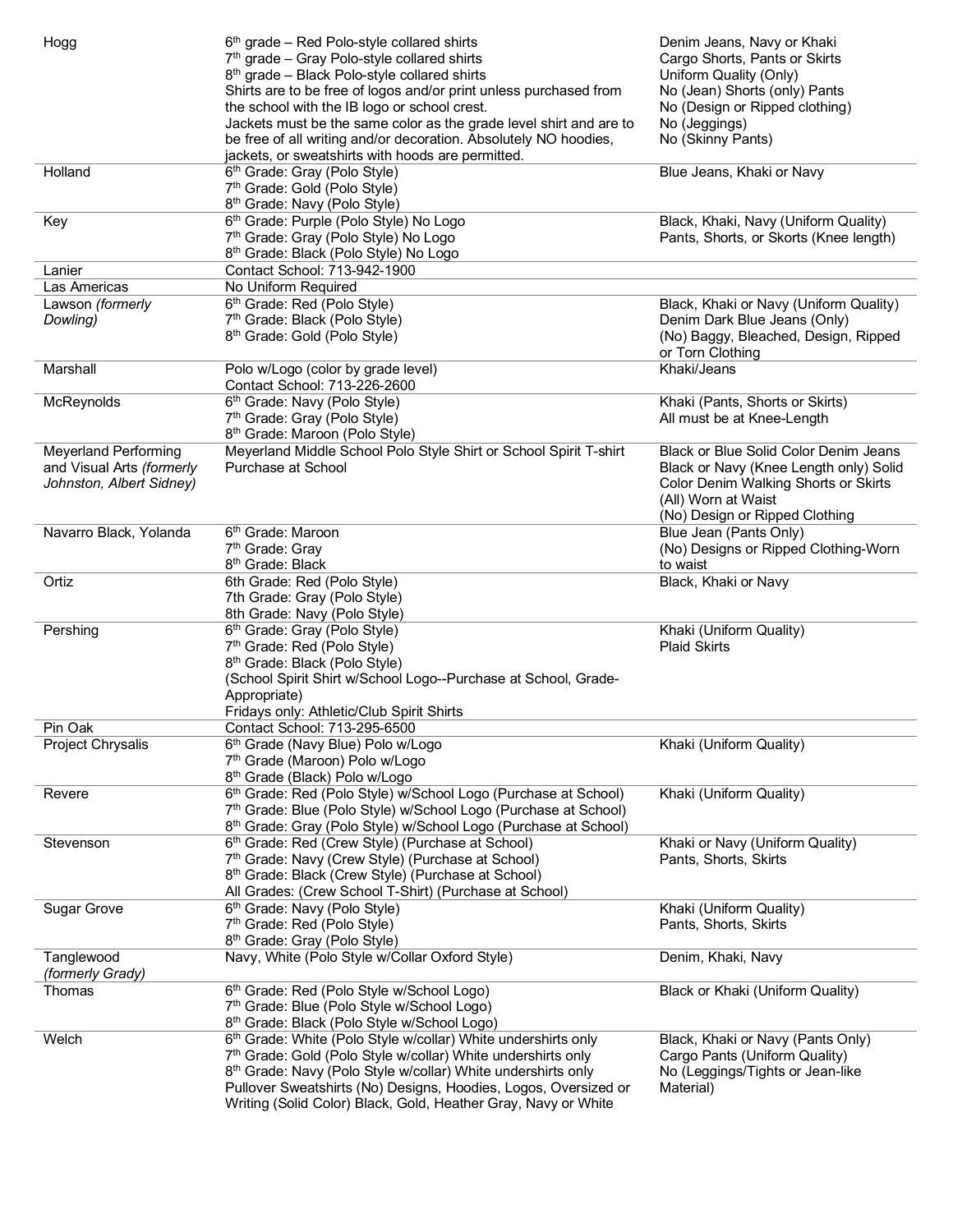| West Briar | All tops purchased at school<br>Fridays only (School spirit Shirt with denim jeans) |
|------------|-------------------------------------------------------------------------------------|
|            | No ripped or torn clothing                                                          |
| Williams   | Contact School: 713-696-2600                                                        |

#### **MIDDLE/HIGH SCHOOLS COMBINATIONS (6-12)**

| <b>SCHOOL</b>         | <b>TOPS</b>                                                                                                  | <b>PANTS or SKIRTS</b>                                                         |
|-----------------------|--------------------------------------------------------------------------------------------------------------|--------------------------------------------------------------------------------|
| Long Academy          | Gray, Light, Navy or Royal Blue w/School Logo                                                                | Denim (No) Design or Ripped Clothing                                           |
|                       | Purchase at School                                                                                           |                                                                                |
| Mickey Leland College | Middle School Students                                                                                       | Khaki Pants (Middle and High School)                                           |
| Preparatory for Young | White (Long or Short-Sleeved Oxford Shirt)                                                                   |                                                                                |
| Men                   | Navy Two-Buttoned Blazer (School Issued)                                                                     |                                                                                |
|                       | Kelly or Forest Green Necktie (School Issued)                                                                |                                                                                |
|                       | Forest Green or Navy Sweater Vest and Cardigan (School Issued)                                               |                                                                                |
|                       | <b>High School Students</b>                                                                                  |                                                                                |
|                       | Light Blue (Long or Short-Sleeved Oxford Shirt)                                                              |                                                                                |
|                       | Navy Two-Buttoned Blazer (School Issued)                                                                     |                                                                                |
|                       | Forest Green and Blue Striped Necktie (School Issued)                                                        |                                                                                |
|                       | Gray Sweater Vest and Cardigan (School Issued)                                                               |                                                                                |
| Sharpstown            | Grades: 6th 7th 8th (Red) Polo Style                                                                         | Khaki (Uniform Quality)                                                        |
| International HS      | Grades: 9 <sup>th</sup> , 10 <sup>th</sup> , 11 <sup>th</sup> (Navy) Polo Style                              | Pants, Skirts or Shorts                                                        |
|                       | Grade: 12 <sup>th</sup> (Black or Navy) Polo Style                                                           | Khaki (Walking length Only)                                                    |
|                       |                                                                                                              | Denim Jeans (Allowed only on                                                   |
|                       |                                                                                                              | designated days)                                                               |
| Young Women's College | Grades: 6 <sup>th</sup> , 7 <sup>th</sup> ,8 <sup>th</sup> (White Polo Shirt w/School Emblem)                | Burgundy and Gray Plaid Uniform Skirt                                          |
| Preparatory           |                                                                                                              |                                                                                |
|                       | Grades: 9 <sup>th</sup> 10 <sup>th</sup> 11 <sup>th</sup> 12 <sup>th</sup> (Gray Polo Shirt w/School Emblem) | Loose Fitting Khaki Pants (after 3 <sup>rd</sup><br>week of school-year round) |
|                       |                                                                                                              |                                                                                |

### **HIGH SCHOOLS**

## **SCHOOL TOPS PANTS or SKIRTS**

| Austin                             | Contact School: 713-924-1600                                                                                                                                                                                                                                                                                                                                                                                                              | Contact School: 713-924-1600                                                                                                                                                                                                                                                                 |
|------------------------------------|-------------------------------------------------------------------------------------------------------------------------------------------------------------------------------------------------------------------------------------------------------------------------------------------------------------------------------------------------------------------------------------------------------------------------------------------|----------------------------------------------------------------------------------------------------------------------------------------------------------------------------------------------------------------------------------------------------------------------------------------------|
| <b>Bellaire</b>                    | No Uniform Required                                                                                                                                                                                                                                                                                                                                                                                                                       | No Uniform Required                                                                                                                                                                                                                                                                          |
| Carnegie Vanguard                  | Contact School: 713-732-3690                                                                                                                                                                                                                                                                                                                                                                                                              | Contact School: 713-732-3690                                                                                                                                                                                                                                                                 |
| <b>Challenge Early College</b>     | No Uniform Required                                                                                                                                                                                                                                                                                                                                                                                                                       | No Uniform Required                                                                                                                                                                                                                                                                          |
| Chávez                             | Clothing must cover the entire midriff when hands are raised above<br>the head. No sleeveless shirts. Clothing must be appropriate for<br>school. It may not have derogatory, offensive, drug or alcohol<br>related images or wording. No specific color requirements. No<br>caps or hats. If you need to request a religious exception, please<br>see your Assistant Principal.<br>For specific details contact the school: 713-495-6950 | Only long pants and blue jeans allowed.<br>No color requirement, but no skin can<br>show. No loose, baggy, ripped, or tight<br>clothes. If you need to request a<br>religious exception, please see your<br>Assistant Principal.<br>For specific details contact the school:<br>713-495-6950 |
| DeBakey                            | Navy, Royal Blue, White<br>(Polo Style w/School Logo-Purchase at School)                                                                                                                                                                                                                                                                                                                                                                  | Khaki or Navy (Uniform Quality)<br>Capri Pants, Shorts or Skirts (Knee<br>length) Pants<br>(No) Leggings or work out pants of any<br>kind                                                                                                                                                    |
| East Early College                 | Polo Style (w/Collar) any color.<br>Shirts must be short or long sleeved (No) sleeveless or tank top<br>Shirt must be buttoned closed. Turtleneck and mock turtlenecks<br>acceptable. T-shirts purchased from PTO can be worn any day.<br>Fridays only (East ECHS) club organization or college T-shirt.<br>Hoodies and Jackets must have a zipper and remain unzipped.<br>Pullover hoodies purchased from PTO may be worn.               | (Any Color) Clothing required to fit<br>properly (Pants, Shorts, Skirts) Knee<br>Length Only<br>(No) Holes, Ripped or Sagged Clothing                                                                                                                                                        |
| Eastwood Academy                   | No Uniform Required                                                                                                                                                                                                                                                                                                                                                                                                                       | No Uniform Required                                                                                                                                                                                                                                                                          |
| Energy Institute                   | Energy Polo Shirts for Energy Industry Events                                                                                                                                                                                                                                                                                                                                                                                             | Khaki Pants (for) Energy Industry<br>Events                                                                                                                                                                                                                                                  |
| Furr                               | Contact School: 713-675-1118                                                                                                                                                                                                                                                                                                                                                                                                              |                                                                                                                                                                                                                                                                                              |
| Heights<br>(formerly Reagan, John) | Gray, Maroon, White (Polo Style) School Spirit Shirts<br>Contact School: 713-865-4400                                                                                                                                                                                                                                                                                                                                                     | Black, Khaki or Navy<br>Capris, Pants, Shorts, Skirts or Skorts<br>(Pants must be worn at waist)                                                                                                                                                                                             |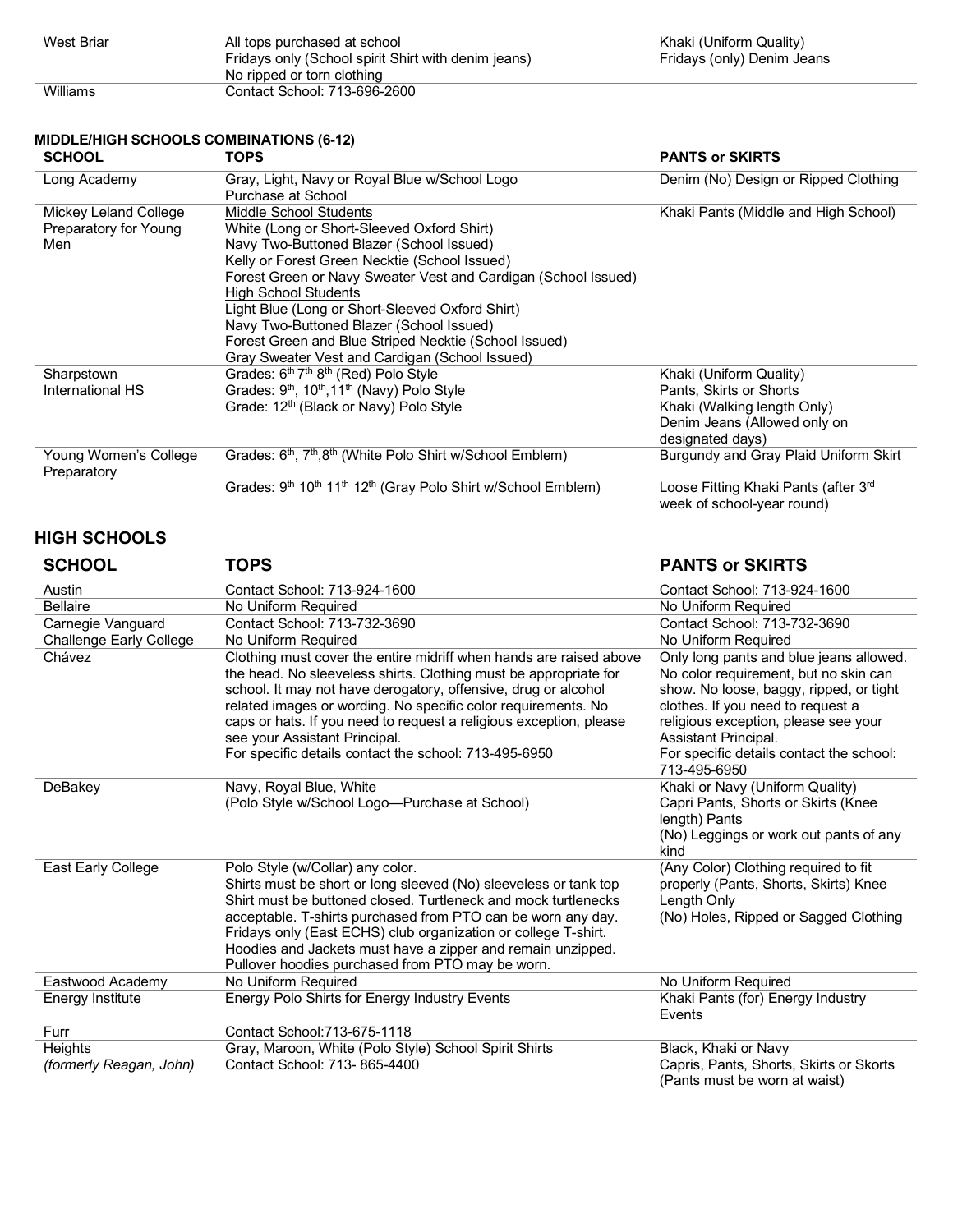| High School for Law and<br>Justice                          | Black, Gray, Navy or White (Polo Style) w/School Logo or Oxford<br>Style w/School Logo (Purchase only at Academic Outfitters)                                                                                                                                                                                                                                     | Black, Khaki or Navy (Fitted/Belted)<br>Purchase only at Academic Outfitters                                                                                                                                  |
|-------------------------------------------------------------|-------------------------------------------------------------------------------------------------------------------------------------------------------------------------------------------------------------------------------------------------------------------------------------------------------------------------------------------------------------------|---------------------------------------------------------------------------------------------------------------------------------------------------------------------------------------------------------------|
| Houston Academy for<br><b>International Studies</b>         | No Uniform Required                                                                                                                                                                                                                                                                                                                                               | No Uniform Required                                                                                                                                                                                           |
| Houston High School                                         | Black, Gray or White (Polo Style) with collar. Outerwear must also<br>be Black, Gray or White. No (hoods of any type)                                                                                                                                                                                                                                             | Khaki/Tan<br>Capris, Pants, Shorts, Skirts or Skorts                                                                                                                                                          |
| Jones Futures Academy                                       | Shirts (w/School Logo) (Purchase at School)<br>Contact School 713-733-1111                                                                                                                                                                                                                                                                                        | Khaki or Navy (Uniform Quality) Only<br>Denim Jeans (No) Design or Ripped<br>Clothing                                                                                                                         |
| Jordan                                                      | Clothing should be appropriate for home campus dress code and<br>for work in career areas at Barbara Jordan Career Center.<br>Individual career programs may have specific requirements due to<br>safety and professionalism.                                                                                                                                     |                                                                                                                                                                                                               |
| Kashmere                                                    | Students must wear a solid color polo style shirt with no graphics.<br>Colors include but not limited to Blue, Red or White. Students may<br>also wear a school spirit shirt. Kashmere spirit shirts<br>are available for purchase at the beginning of the school year. In<br>addition, students are only allowed to wear Khaki or Navy pants<br>and Khaki Shorts | Pants: Khaki or Navy (Uniform Quality)<br>Jeans (No) Designs or Ripped Clothing                                                                                                                               |
| Kinder High School for the<br>Performing and Visual<br>Arts | No Uniform Required                                                                                                                                                                                                                                                                                                                                               | No Uniform Required                                                                                                                                                                                           |
| Lamar                                                       | Navy, White (Polo Style) Shirt w/School Logo<br>Outerwear: (Navy) Jacket and Hoodie Style w/School Logo<br>All purchased at School (Non-Lamar) Outerwear Not Permitted                                                                                                                                                                                            | Khaki (Pants, Shorts or Skirts)<br>(Only) Uniform Quality<br>Red/Blue Plaid Skirt (Uniform Quality)<br>(No) Cargo Pants or Cargo Shorts<br>(No) Skinny Form-Fitted Pants/Jeans<br>(No) Spandex,               |
| Madison                                                     | Blue or Red Madison Polo Shirt<br>Any Madison club/organization or spirit T-shirt                                                                                                                                                                                                                                                                                 | Khaki (Pants or Shorts)<br><b>Black or Blue Jeans</b><br>(No) Fraying, Holes or Ripped Clothing                                                                                                               |
| Middle College HS HCC<br>Felix Fraga                        | No Uniform (Dress Code Only)                                                                                                                                                                                                                                                                                                                                      | Contact School: 713-718-6740                                                                                                                                                                                  |
| Middle College HS HCC<br>Gulfton                            | No Uniform Required                                                                                                                                                                                                                                                                                                                                               | No Uniform Required                                                                                                                                                                                           |
| Milby                                                       | No Uniform Required. Please see Milby High School Parent<br>/Student Handbook www.milby.org) for dress code requirements.                                                                                                                                                                                                                                         |                                                                                                                                                                                                               |
| North Forest                                                | Black (Polo Style) No Logo                                                                                                                                                                                                                                                                                                                                        | Khaki (Pants Only) Uniform Quality<br>NO (Cargo Pants, Leggings, Skirts,<br>Shorts, or Tights)                                                                                                                |
| North Houston Early<br>College High School                  | Any Shirt Style (No) Spaghetti Straps/Tank Tops (Shirts/Blouses<br>Must Cover Entire Back, Bust, Shoulders and Midriff)<br>No (Derogatory Wording/Language/Drug or Alcohol References)<br>No (Transparent Clothing)<br>No (Hats or Caps in the Building)<br>Footwear (Closed toed shoes or sandals) No (House Slippers)                                           | Denim, Khaki or Twill<br>Pants, Skirts or Shorts<br>(No) Ripped clothing<br>(No) Jeggings/Leggings or Pajamas)<br>Skirts, Shorts and Dresses (Must NOT<br>Be Two Inches or More Above Knee)                   |
| Northside (formerly Davis)                                  | Clothing must cover the entire midriff when hands are raised above<br>the head. No sleeveless shirts. Shirt length cannot extend beyond<br>fingertips when student standing. No color requirements but must<br>be appropriate for school. Please contact school for specific<br>requirements at 713-226-4900.                                                     | Only long pants and blue jeans allowed,<br>no shorts. No color requirement, but no<br>skin can show. No loose, baggy, ripped,<br>or tight clothes. Contact School for<br>specific requirements (713-226-4900) |
| Scarborough                                                 | (No) Uniforms Required Contact School: 713-613-2200                                                                                                                                                                                                                                                                                                               | No Uniforms Required                                                                                                                                                                                          |
| Sharpstown HS<br>South Early College HS                     | No Uniform: Refer to dress code<br>No school uniform required. School approved polo style or school                                                                                                                                                                                                                                                               | Denim, Khaki or Twill                                                                                                                                                                                         |
|                                                             | approved T-shirt for Service Learning Project. (No) Spaghetti<br>Straps or Tank Tops. Shirts/Blouses must cover entire back, bust<br>and midriff. (No) transparent clothing) (No) Derogatory<br>Wording/Language/Drug or Alcohol References.                                                                                                                      | Pants, Skirts or Shorts<br>(No) ripped clothing (No) leggings,<br>jeggings or pajamas. Dresses, Skirts or<br>Shorts must be no more than two<br>inches or more above knee.                                    |
| Sterling                                                    | Black, Columbia Blue or Navy (Polo Style) w/School Logo<br>Purchased at School                                                                                                                                                                                                                                                                                    | Black or Khaki (Uniform Quality) Pants<br>(No) Design or Ripped Clothing                                                                                                                                      |
| Waltrip                                                     | Any Collared Shirt with sleeves. No inappropriate wording,<br>pictures, or gang reference                                                                                                                                                                                                                                                                         | (Any) colored pants or shorts at the<br>knee length. (No) House shoes,<br>pajamas or hats                                                                                                                     |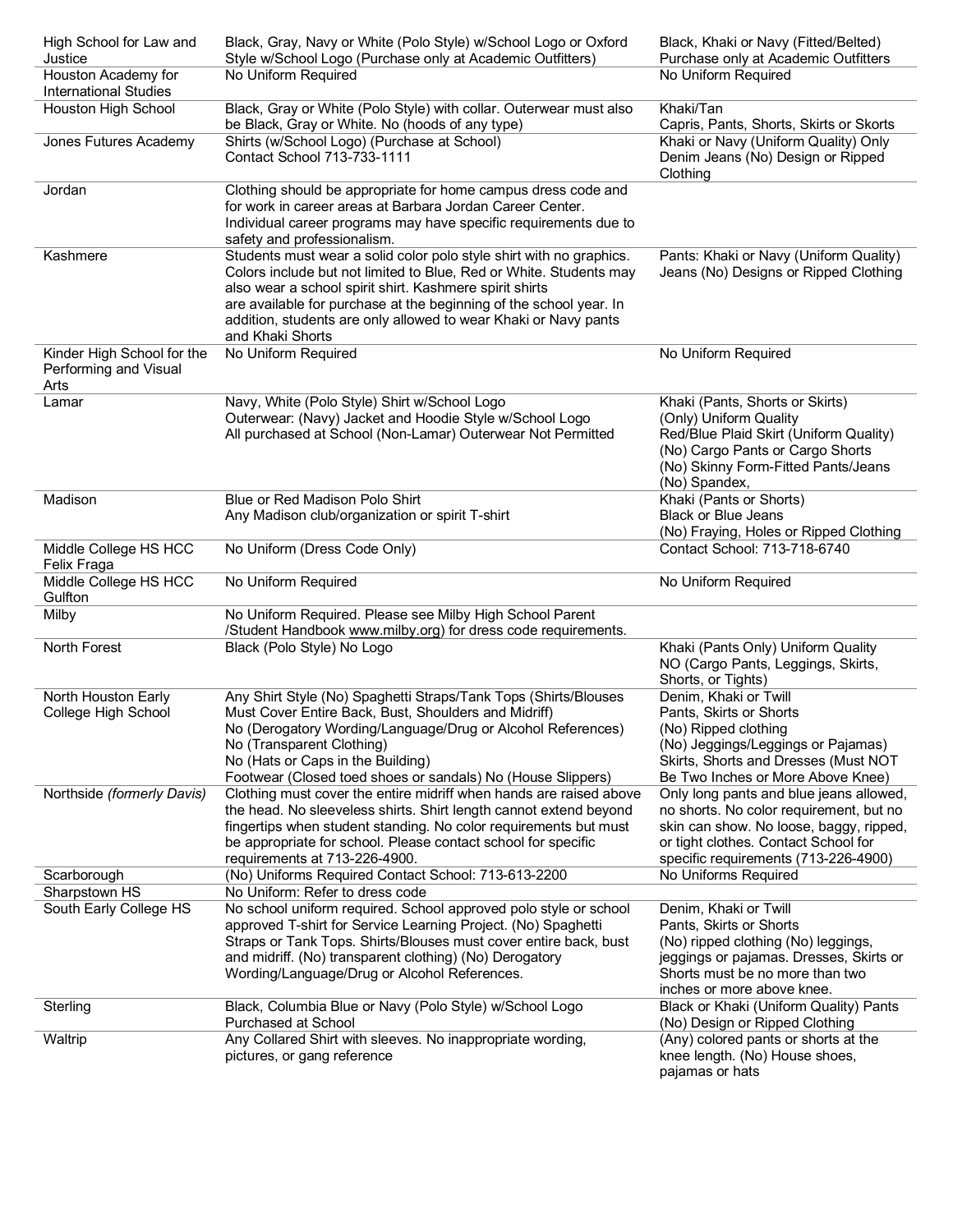| Washington                              | Students are required to wear:<br>Blue, Gold or White (Polo Style Shirts)<br>Fridays (only) BTW Spirit Shirt, School Club or Organization Shirts<br>No (Jackets, Shirts, Sweaters or Wind Breakers with a hood) | Black, Khaki or Navy Blue (Uniform<br>Quality)<br>(No) Denim Blue Jeans<br>(No) Design or Ripped Clothing<br>(No) Shorts                                                                          |
|-----------------------------------------|-----------------------------------------------------------------------------------------------------------------------------------------------------------------------------------------------------------------|---------------------------------------------------------------------------------------------------------------------------------------------------------------------------------------------------|
| Westbury                                | White Polo Style (9 <sup>th</sup> grade)<br>Gray, Navy or Royal Blue Polo Style (10 <sup>th</sup> , 11 <sup>th</sup> , 12 <sup>th</sup> )<br>Jackets (Must Be) Gray, Navy, Royal or White                       | Khaki (Uniform Quality)<br>Blue Jeans (No) Design or Ripped<br>clothing<br>(No) Cargo, Leggings or Tights                                                                                         |
| Westside                                | Uniform Required:<br>Shirts, Outerwear, Jacket must be purchased at School store.<br>Hours 8:00-4:00pm<br>No (Hoodies allowed at any time)<br>WHS spirit shirt can be worn Fridays                              | Khaki or Black uniform-style shorts,<br>skirts or pants. Purchase at any retailer.<br>Plaid skirt option must be ordered at the<br>school store. Jeans (no rips, holes) can<br>be worn on Fridays |
| Wheatley                                | 9 <sup>th</sup> Grade: Black (Polo Style)<br>10 <sup>th</sup> Grade: Gray (Polo Style)<br>11 <sup>th</sup> Grade: White (Polo Style)<br>12th Grade: Purple (Polo Style)                                         | Khaki (Pants, Shorts or Skirts)<br>Uniform Quality (only)                                                                                                                                         |
| Wisdom Long, Margaret<br>(formerly Lee) | Polo Style w/School Logo (Purchase from School)<br>Color by grade level                                                                                                                                         | <b>Blue Denim Jeans</b><br>Khaki (Uniform Quality)<br>(No) Design or Ripped Clothing                                                                                                              |
| Worthing                                | Black, Green, White or Yellow (Oxford or Polo Style)<br>School purchased (School T-shirts)                                                                                                                      | Denim Jeans (No) Ripped/Sagged<br>Khaki (Uniform Quality)<br>All pants must have a button and zipper                                                                                              |
| Yates                                   | Official School Uniform: Polo Shirt w/JY logo in Black, Crimson,<br>Gold and White. Purchased at school store Monday-Thursday.<br>College or Yates school spirit shirts (Friday only)                           | Any Solid Color, Full Length Pants or<br>Denim Jeans<br>No (holes or ripped clothing)<br>No (leggings, shorts, skirts, tights or<br>warm up pants)                                                |

## **ALTERNATIVE AND CHARTER SCHOOLS**

| <b>SCHOOL</b>                   | TOPS                                              | <b>PANTS or SKIRTS</b>             |
|---------------------------------|---------------------------------------------------|------------------------------------|
| <b>Community Services</b>       | Contact School: 713-967-5285                      | Contact School: 713-967-5285       |
| Crossroads Program              | Contact School: 713-802-4760                      | Contact School: 713-802-4760       |
| D.A.E.P Elementary              | Collared Polo Shirt (School Uniform Shirt okay)   | <b>Black or Blue Uniform Pants</b> |
|                                 |                                                   | Long pants only                    |
| D.A.E.P. Harper                 | Contact School: 713-802-4760                      | Contact School: 713-802-4760       |
| D.A.E.P Secondary               | <b>Black or Navy Blue</b>                         | Pants (Black, Khaki, Navy or Tan)  |
|                                 |                                                   | Uniform Quality (only)             |
|                                 |                                                   | No (shorts or skirts)              |
| <b>Energized for Excellence</b> | Girls wear a green plaid sailor dress.            | Boys wear khaki bottoms            |
| <b>ECC SW</b>                   | Boys wear a green plaid shirt.                    |                                    |
| <b>Energized for Excellence</b> | Girls wear a green plaid sailor dress             | Boys wear Khaki bottoms            |
| <b>ECC West</b>                 | Boys wear a green plaid shirt                     |                                    |
| <b>Energized for Excellence</b> | Hunter Green, Pastel Yellow or White (Polo Style) | Khaki (Uniform Quality)            |
| ES.                             |                                                   |                                    |
| <b>Energized for Excellence</b> | Hunter Green or White (School Polo Shirt)         | Khaki Pants (Uniform Quality)      |
| <b>MS</b>                       | Contact School Store 713-773-3600                 | Plaid Uniform Skirt (School Store) |
| <b>Energized for Excellence</b> | Contact School (713-394-3550)                     | Contact School (713-394-3550)      |
| <b>MS Southeast</b>             |                                                   |                                    |
| Energized for Excellence        | Contact School (713-394-3550)                     | Contact School (713-394-3550)      |
| <b>MS Southwest</b>             |                                                   |                                    |
| <b>Energized for Excellence</b> | Contact School (713-641-1630                      | Contact School (713-641-1630)      |
| <b>HS Southeast</b>             |                                                   |                                    |
| <b>Energized for Excellence</b> | Contact School (713-641-1630                      | Contact School (713-641-1630)      |
| <b>HS Southwest</b>             |                                                   |                                    |
| <b>HCC Life Skills</b>          | No Uniform Required                               | No Uniform Required                |
| Inspired for Excellence         | Contact School: 832-834-5295                      | Contact School: 832-834-5295       |
| Academy                         |                                                   |                                    |
| <b>JJAEP</b>                    | Contact School: 832-927-7170                      | Contact School: 832-927-7170       |